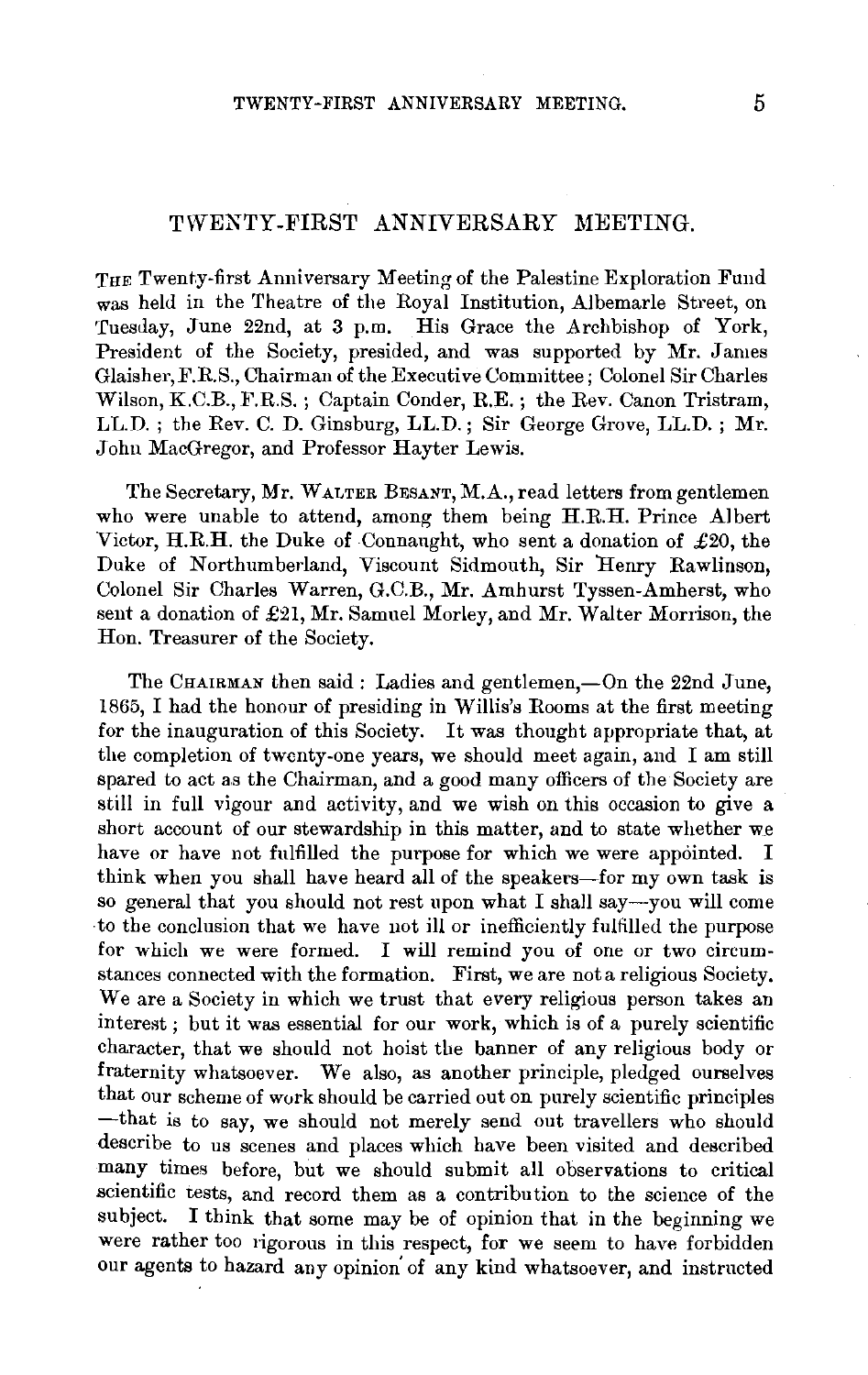them merely to record the dry facts. I do not see why, if the Society is pledged to a scientific basis, its agents should not be allowed to make, in addition to their scientific results, such suggestions as they may think it right to make ; in fact, we began so to proceed soon after the commencement of our operations, and you will find in the Quarterly Journals and the other publications of the Society that we have not shut the mouths of our agents so as to prevent them from giving their opinions in a matter where a prudent suggestion may possibly become the foundation for scientific research. There was another principle-which was, that we should abstain, as far as possible, from controversy, and that, I think it will be allowed, we have fairly done. These were the three fundamental principles or laws of the Society. Now the sums entrusted to our care have been considerable. I think they amount in the aggregate to about  $£66,000$ , spread over the whole twenty-one years. £66,000 to be spent in the survey and examination of one small country is certainly a considerable sum from one point of view. From another point of view, it is rather a disappointing sum. I confess that I should have been glad if the persons who take so much interest in the Holy Land-for I deny, if I may do so, the remark made in one of the letters read by our Secretary, that this is a subject which excites little interest ; I think these persons might have taken a more personal interest, and they might not have said, "We will leave it to others to do, believing that it will be a very good thing when done;" but rather, "A little contribution will help this Society to complete its arduous work, and that contribution we shall assist to send." Now, when we first assembled, we made rather light of our work-at least some of us did soand I suppose nobody dreamed that the work of examining Palestine from end to end would have taken twenty-one years, and then we should have to come forward and say we wanted yet .a few years more. I remember saying that we, the English people, by our circulation of the Bible, had virtually made our own the subject of the History of Palestine ; that no nation could compare with us in the activity we showed in the distribution of Holy Scripture, and, I added, the land is given over to us, and we propose to go in and possess it. Those were rather startling words, which have been somewhat lessened by the event. But the history of Palestine is mostly subterranean, and certainly the history of Jerusalem is evidently so. You will see the difficulties that surrounded us. One speaker in the room appealed to our feelings and said, "Would we in London consent to an officer of the Society burrowing twenty feet below the basement of our house, and what should we feel towards that Society if we had not adequate assurance as to our foundations?" Something is wanting still to our knowledge of the foundations of the Temple. That something we know now how to pursue. We shall be able to secure it ; but it will in some measure account for the slowness of our operations that our knowledge has to be sought deep under ground by burrowings and excavations, and by driving shafts under inhabited parts of the city. Now, twenty-one years is a very long time, and a great deal has happened during the twenty-one years. I should like to give you a little fact which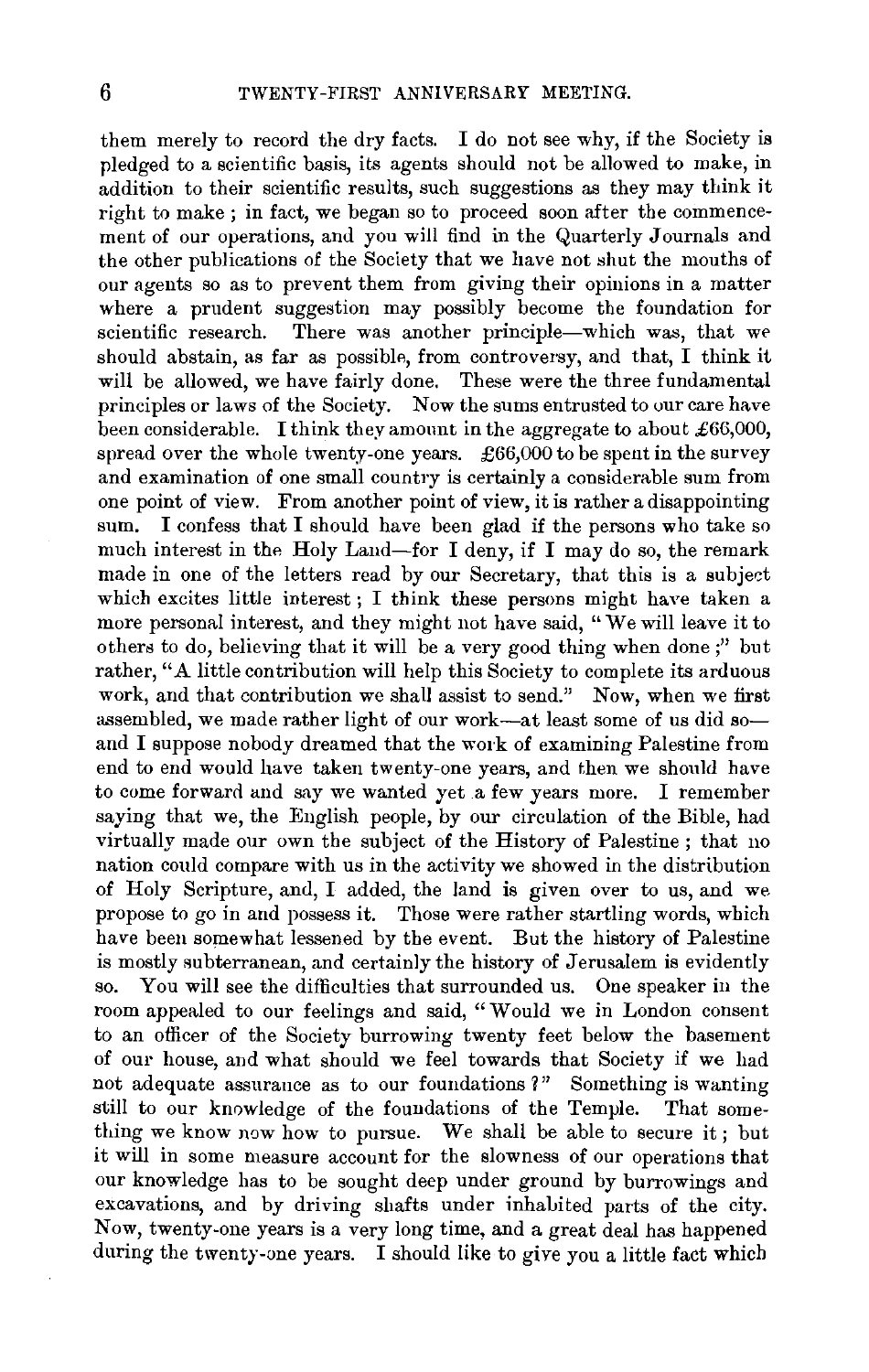will enable you to measure it-for these great intervals of time require a little help. We were to be favoured to-day with the presence of the Royal Prince who is now, however, at the last moment unable to come. But in a book which he and his brother have recently given us," The Cruise of the Bacchante," we read : " We went into the Syrian chapel and the rock-cut tombs called those of Joseph of Arimathea and Nicodemus. Here Captain Conder, with a candle in his hand, electrified us by saying in a low impressive voice, 'I believe these to be the royal tombs of the Kings of Judah ; and this is the one in which Solomon reposed below the others, as Josephus describes.'" Now the writer of that was a boy of a year old at the time that the Society was founded, and now he is met by the agents of this Society ; he is able to take a part in Palestine exploration for himself, and his observations and reflections do great credit to him; and Captain Conder, who is here to-day (applause), was there to give him instructions on the subject, and Sir Charles Wilson took him to the tomb rock. The Society is old enough now to have seen him grow into a ripe manhood, and showing a great activity, a precocious activity, I might almost say, in the task of acting as an observant and careful traveller. (Applause.) We have done good if we have educated people in this way, and we must have educated many and many a traveller in the same way, who have never acknowledged what we have done. I should like to point out that during these twenty-one years a great many things have happened which have directed attention more and more to the subject of Biblical archæology. In the first place, the "Speaker's Commentary," with which I had something to do, was projected at the same time and has been since carried to its completion, and very largely circulated. In the second place, the School of Theologians at Cambridge, of which I should like to take Bishop Lightfoot as an example, have been most industrious during these twenty-one years. Then there is the Cambridge Bible for schools, and the Cambridge Greek Testament for schools, and all these things pass into the houses of the people, and to every one of these books we may think we have, at least, been trying to do a good service : we may go further and say we have done good service. (Applause.) There is also a Handbook to the Bible by Captain Conder, and I think no reader of the Bible ought to fail to put it at once upon his shelves, unless he has got it there already. We have, therefore, been taking a great and active part in the growth of knowledge in the Holy Scripture, and whilst we have, as a Society, done nothing to sever ourselves as one religious body from another, the net results must undoubtedly have been to create a mnch greater interest the in subject of Holy Scripture, and to increase the number of those who love their Bible because they begin to understand it. (Applause.) We have not come here to-day merely to converse about these high subjects ; there is something yet to be done. But, before I proceed to that, I should like to say a word or two upon the subject of those whom we have lost. I don't know that I could really do it better than by quoting a few lines from this book called "Twenty-one Years' Work in the Holy Land," and I will mention that the book, only published to-day, will be at the service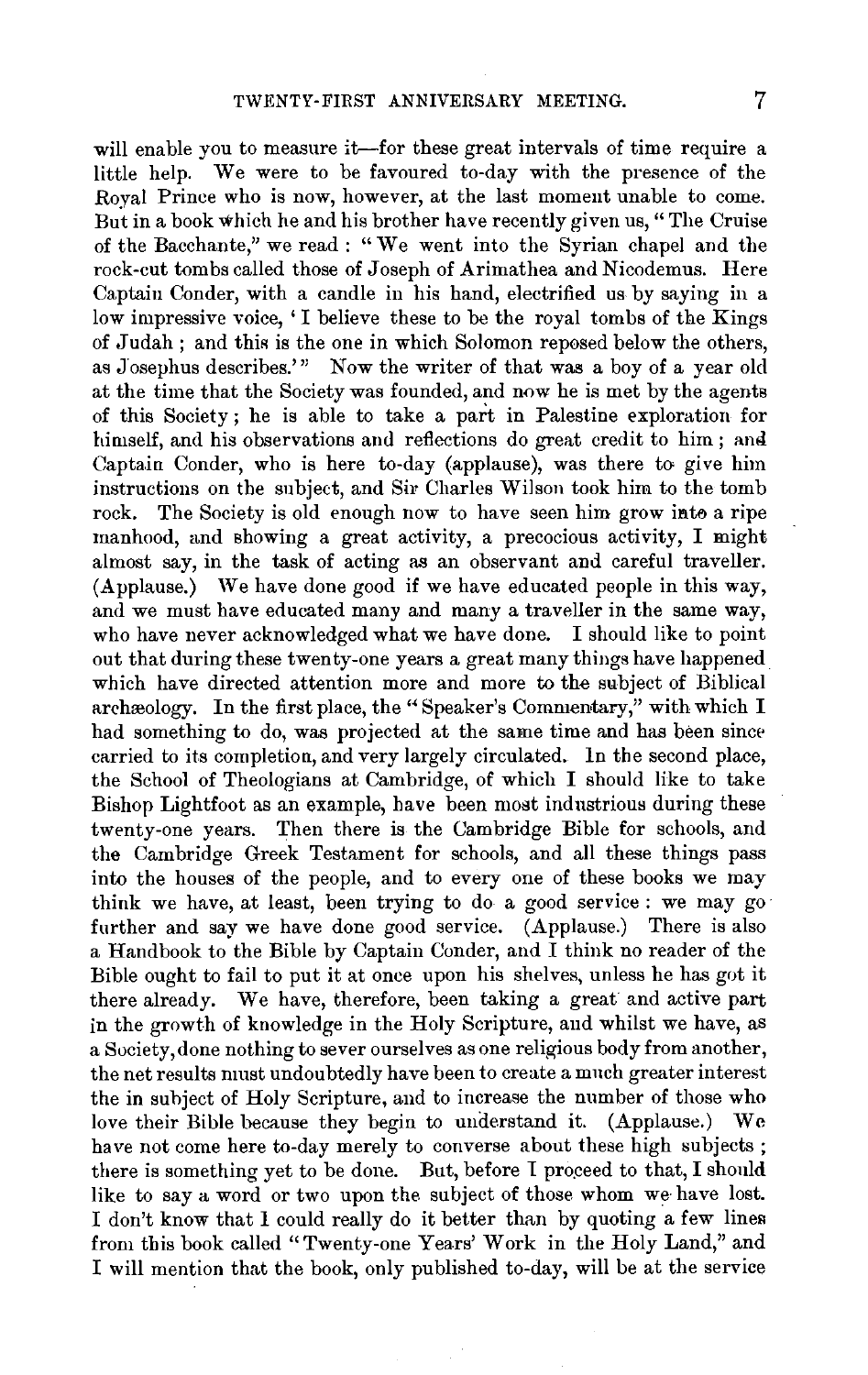of any subscriber to the Palestine Exploration Fund who may wish to have a copy. On this one solemn page we read : "Amongst those who have actually worked for the Society in the field, we have lost three-Mr. Charles F. Tyrwhitt Drake, the first of these, who died exhausted by fever and asthma in June, 1874, at the early age of twenty-eight, at the time when his knowledge of the country and the people, with a daily increasing grasp of the problems awaiting solution, made him of the greatest service to the Society's work; the second, Professor Edward Henry Palmer, was taken from the world by the tragic fate which is still in everybody's memory -his loss is one which can never be replaced ; the third is the late Rev. F. W. Holland, Vicar of Evesham, who had made the Sinai Peninsula his own field of study. It was he who carried out the project of surveying the Peninsula, which was executed by Sir Charles Wilson in the year 1869. He visited the country six times. Up to the date of his death, which was in the year 1879, he acted with Sir George Grove as an Honorary Secretary of the Society." We are old enough, not only to number active agents among us, but to have a small roll of martyrs to this great scientific cause. I wish to say a word as to the future. Sir Charles Warren has very important duties elsewhere, and he is unable, on account of those duties, to be with us to-day. Sir Charles Warren it was who projected and determined upon this survey of Western Palestine, which has been happily accomplished. I don't know whether all who are in the room-perhaps the ladies have not, at all events-have paid attention to the difference which a triangulated survey makes in our knowledge. It is a particular method for giving the space within a given triangular area from whence another triangular area is surveyed, and so on to the end, started at what is called the base line. We have many volumes of picturesque travels in Palestine; but the moment we get a perfectly accurate survey we have an accurate map, and from that time all the scattered notes of travellers can be put into their exact and proper place, and not be treated as the mere story of a traveller in his excursions through the Holy Land. We have a perfect Survey of Western Palestine completed, prepared for the press, and published; and we have in our pockets a Survey of Eastern Palestine, and when we are able to publish that, then our work will have received its crown and completion-accurate knowledge of the whole of Palestine is secured. I do not say that then there is no further room for the picturesque remarks of the traveller, but going with such a map in his hand, he will be able to bring to an accurate point every observation he takes, and the result will be that his travels will be of very much greater use to those who shall go after him. (Applause.) We have done a great deal of the survey of the Temple area; we have reduced to the verge of death a good many theories ; we have at least shown that our scientific researches must be carried somewhat further. I do not know that, when we met in 1865, any one person in the room ventured to say-" We will not rest until we have a survey of Palestine as accurate as the English survey carried on by the proper department, which gives us maps of six inches to the mile and an inch to the mile."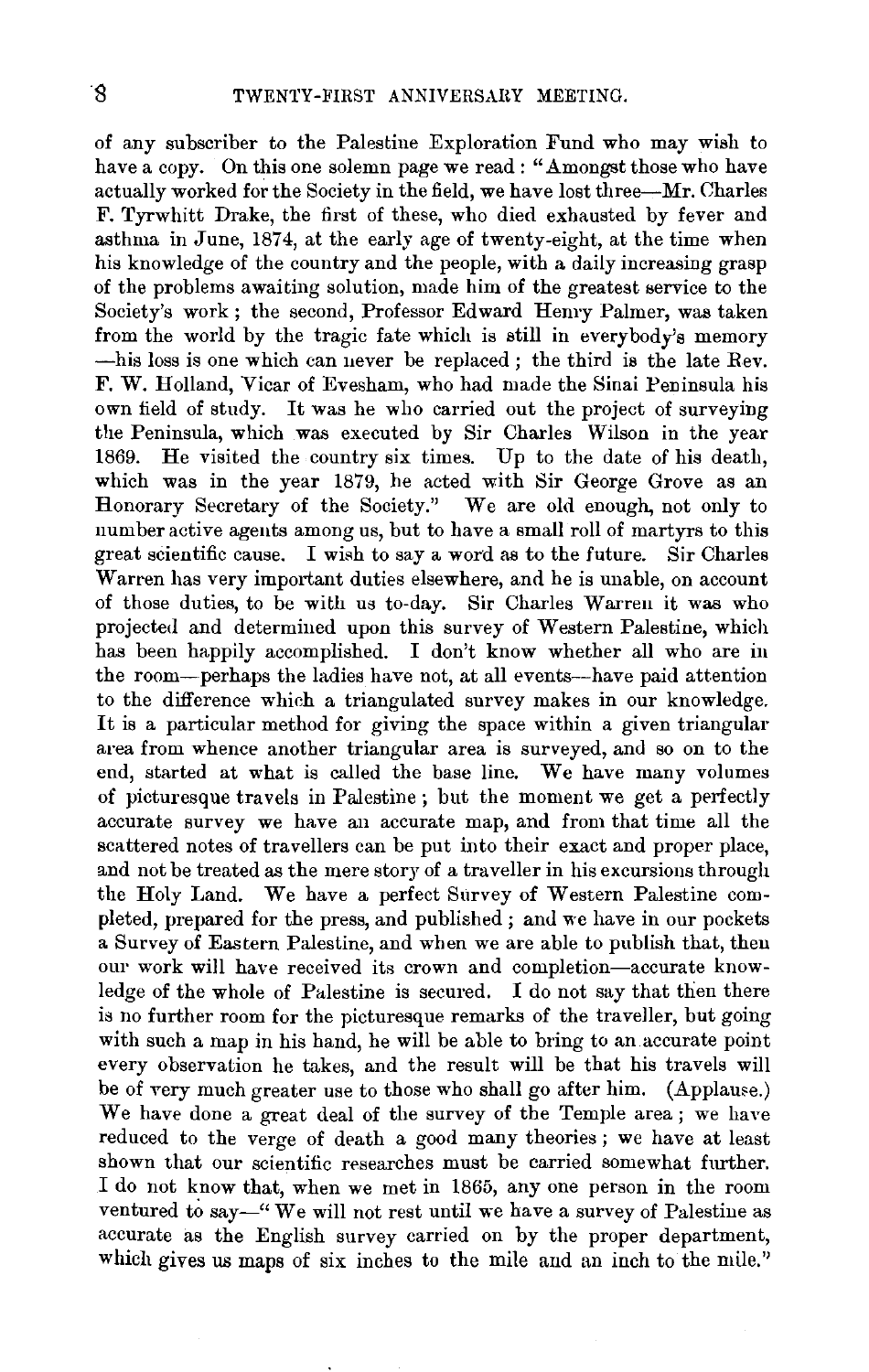It grew upon us, and Sir Charles Warren hammered at it more than any one. Now I am not bound in the least to be non-theological, and if I, in conclusion, speak for a moment on matters theological, I am quite sure that, in such an audience as this, I shall be forgiven. (Applause.) What I have to say is this-and I say it with great thankfulness-we have during twenty-one years been engaged in the survey of a distant land, and nothing but religious interest has carried us there and sustained us there. There are of course antiquarian reasons. Englishmen would go to any country if they knew there were difficulties almost too great to be surmounted; but we have gone there and been assisted by the Govemment and by the patronage of Her Majesty from the first (applause), because we have a deep interest in the Holy Scripture which we dearly love. My theological question is this : what does all this mean? There is no smoke without fire, and when I see that the most interesting subject on the whole seems to be the study of the Word of God, here and now in this nineteenth century, I ask myself why I should for a single moment despair, because I see springing up around me new studies which sometimes claim an almost exclusive attention  $?$  I say when there is all over the country an increasing interest in the Word of God, which brings before us the knowledge of our Lord and Saviour, there must be, therefore, an increasing knowledge and love of that Word, and in that belief I hope all those present will help this undertaking. I, for my part, never will despair. It is my belief that, as at this moment there are more persons engaged in the study of the Holy Scripture than at any former period, so I also believe that never at any time in the history of this country were there more people who in their inmost conscience were ready to take the Word of God for their rule of life, and the Son of God for their Guide and Guardian. Religion, I think, never was more active, and whilst we are ready to admit that this Fund might be better supported, and the moral law of the New Testament might be better observed, on the other hand we ought to be thankful for what we really have, and among the undertakings for which we are thankful I venture to say that you ought to include this Palestine Exploration Fund, which has, in its way, been doing all in its power to make the Word of God better understood. (Applause.) And now for the future-it is only a sentence that I am going to trouble you with. We want to continue our survey; we want to carry out further excavations ; we want to publish what we have got, especially the Survey of Eastem Palestine, as far as we have gone, and we want especially to conduct an inquiry into the manner and customs of the people. That is a new departure. We know a good deal now about the surface of the country, but it is in the nature of the case that we are led on from subject to subject, and the next subject that awaits us seems to be to get more knowledge and better understanding of all the peoples who have lived in this wonderful country. You will hear all the details of the various works we have been engaged in. I have simply tried to show you that this work has been large and fruitful, and that it has had a good tendency, and, when I look at the numerous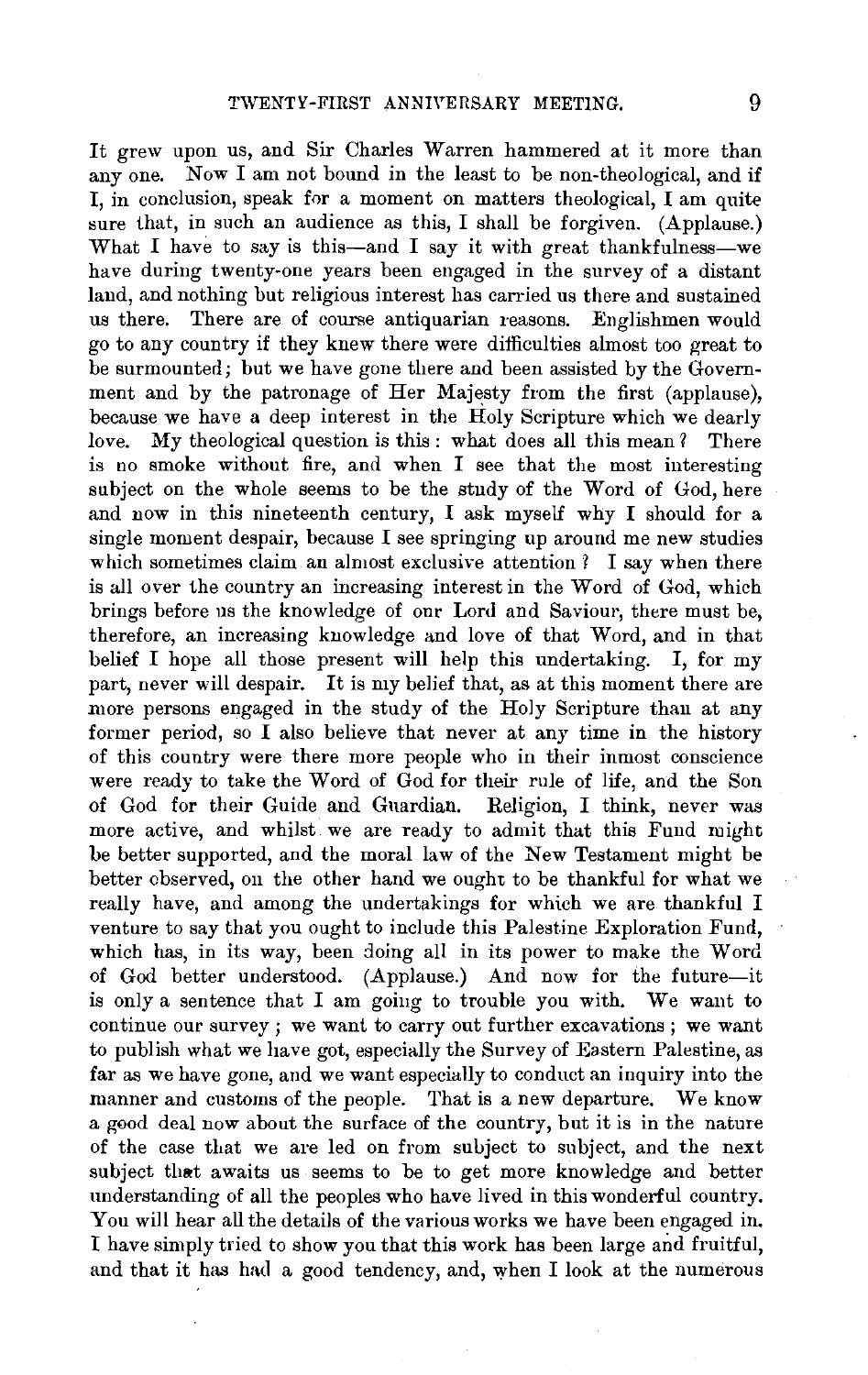audience gathered here to-day, I feel perfectly sure that the work will not be allowed to drop, and that the few thousands that will be required for completing that which has been done, will soon be forthcoming. (Applause.)

Mr. JAMES GLAISHER, F.R.S., Chairman of the Executive Committee. who was received with applause, said : My Lord Archbishop, my lords, ladies and gentlemen,-It must be a subject of profound satisfaction to all of us here, as it is to myself, that this meeting, in which we celebrate the twenty-first year of our existence, should have the same President as sat in the chair on the first meeting which called the Society into existence, and I venture to say that no better guarantee of the soundness of our work can be found than the fact that the Archbishop of York is still our President. I must also congratulate the pioneer and the founder of this Society, Sir George Grove, who is here to-day, on the success of the enterprise which he first started. I do not think that my friend Sir George at the commencement thought that the Society would grow to so big a thing or last so long. Yet we have been twenty-one years at work, and a good half of our work is not done yet. We have been at work for twenty-one years: what have we done? This little book, of which I hope every one will take a copy, tells you in brief. We have made a great and accurate survey, by means of Royal Engineers, of the whole country. This survey has placed the whole of the geography and topography of the Holy Land on a true and scientific and accurate basis. We have discovered a vast number of ancient sites. We have proved the former wealth and populousness of the country. We have enabled students to follow the historical portion of the Bible with accuracy. We have sketched and planned all the ancient monuments still standing in Western Palestine. We have published many goodly volumes full of new and most important discoveries ; and we have a collection of maps on which is laid down the results of our survey. We are not afraid of submitting these results as a glorious return for the money, time, and labour we have expended upon them. Now our first step at the very outset was the very wisest that could have been taken. I think we may give my friend Sir George Grove the credit of that step. It was to ask the War Office for the service of Royal Engineers, officers and men; and I cannot find words strong enough to express our gratitude to His Royal Highness the Commander-in-Chief for giving us such men as have done our work, You know their names-they are the names of men well known to the world for other work than ours-Colonel Sir Charles Wilson, Colonel Sir Charles Warren, Major Anderson (whose loss we have had to deplore), Lieutenant-Colonel Kitchener who, since he surveyed Galilee for us, has surveyed Cyprus, fought in the front in Egypt, been a Consul in Asia Minor, and a Special Commissioner to Zanzibar, and is now Governor of the Red Sea littoral; Lieutenant Mantell, now in Egypt, and one of the best Arabic scholars in the army ; and last, though many will put him first, my friend 'who is, I am happy to see, with us this day, Captain Conder, in himself a whole encyclopædia of Biblical knowledge. (Loud applause.)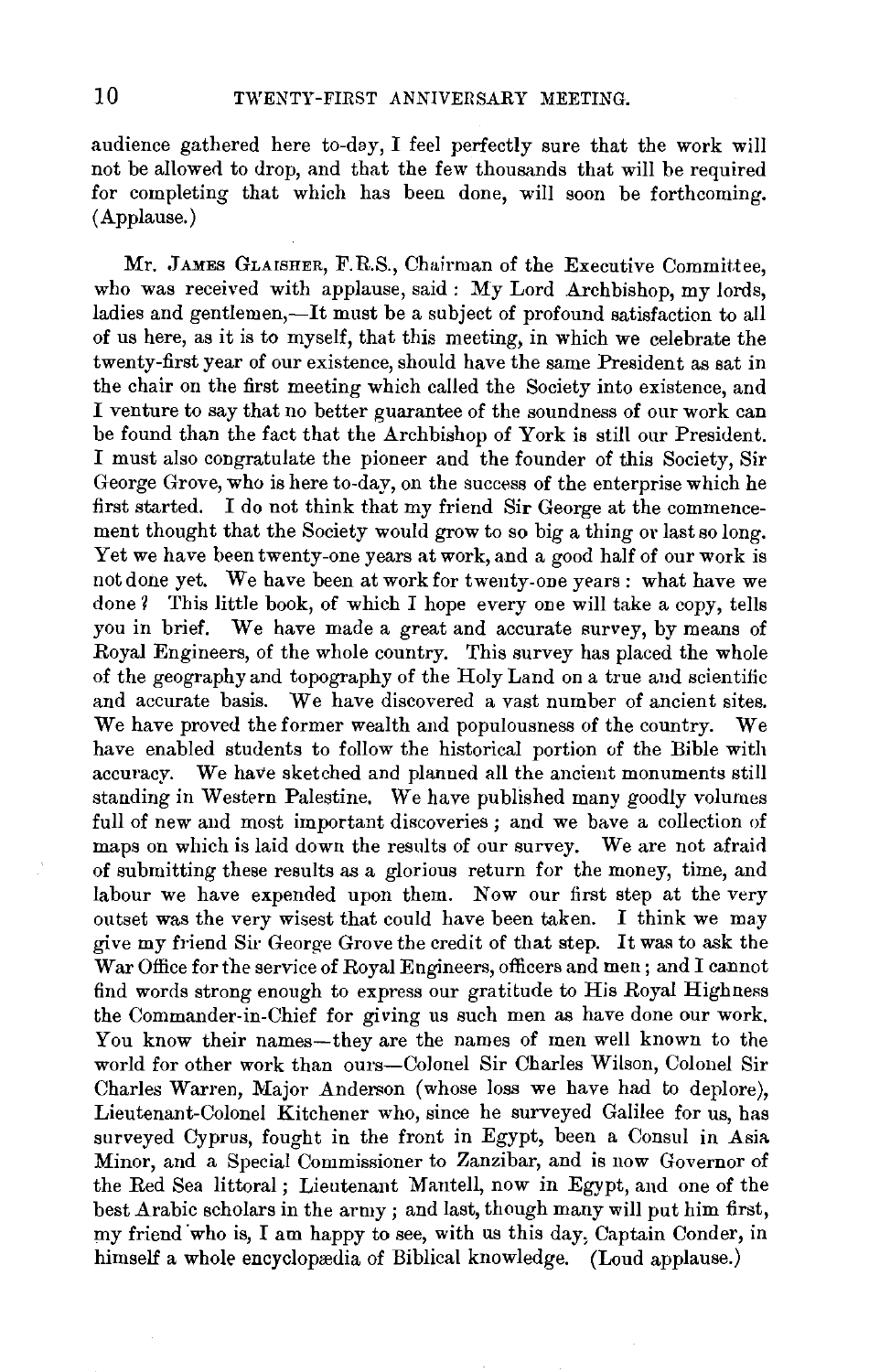A word as to the result of these labours. When Sir George Grove was writing his admirable article on Biblical topography in Smith's Dictionary, what sort of maps had he ? Here you have a copy of one-the best at his command.<sup>1</sup> At the time that he commenced those papers that map is a fair specimen of all that was known then of the country. Beside it hangs the new map showing our present knowledge. Compare the two. Look at the two side by side. I without hesitation declare that this great map of ours is the grandest achievement towards the illustration and right understanding of the Bible ever accomplished since the translation of the Bible itself. (Applause.) Take all the facts connected with this map, the drawings of the engineers, their notes, their descriptions-they are full of facts—take them,  $\overline{I}$  say, in connection with that map, and acknowledge that such an addition to Biblical lore has not been made since the translation of the Bible itself. Then we have, besides, this great and valuable series of volumes. Our *Quarterly Statement* has been continued uninterruptedly since March, 1869; nearly eighteen years have passed away since it was commenced. It is full of the most interesting papers; and, just imagine this, ladies and gentlemen, that all the money we have paid for contributed articles to this journal does not amount in all, during all this time, to more than  $£50.$  (Applause.) The earnestness and zeal of the contributors to these yolumes have been such that they have never wished for payment.' Captain Conder, we all know, has done an enormous amount of this work, but it is fair to say that this earnestness is typical of every one who has been engaged upon our work either at home or abroad. (Applause.) Sir Charles Warren it was who went down deep under the ground, and it is to him we are indebted for proving the magnificence of the old buildings of Jerusalem. Before, there was supposed to have been exaggeration in the descriptions which survive ; now, it is known that the facts justified the language of Josephus and others. (Applause.) I should like also to acknowledge our obligations to Laurence Oliphant, to Guy Le Strange, to Merrill, to Schick, and many others, who have all assisted us; and the more they work npon Palestine the more earnest are their feelings, and it is to this more than to anything else that we refer the success that has attended our labours up to the present moment. There have been a painful number of deaths since first we began-Palmer, Drake, and Holland have gone from us; of the Members of our Committee there have been a great many deaths -Archbishop Tait, my old friend Bishop Wilberforce, Bishop Jackson, Emmanuel Deutsch, Professor Donaldson, Lord Derby, Dean Howson, Lord Dunraven, Dr. Keith Johnstone, Sir Antonio Panizzi, Lord Lawrence, Sir Moses Montefiore, Lord Ossington, Dr. Norman McLeod, Dr. Pusey, Earl Russell, Sir Gilbert Scott, Mr. W. Spottiswoode, Lord Stratford de Redcliffe, Lord Shaftesbury, Lord Strangford, Sir William Tite, Lord Zetland, and, last but not least, Mr. Vaux. To enumerate these is like giving a list of Victorian worthies. All of these were members

<sup>&</sup>lt;sup>1</sup> There were hanging on the wall two maps, one an enlarged copy of part of the best map of Palestine in 1865, the other a copy of the same portion from the new map.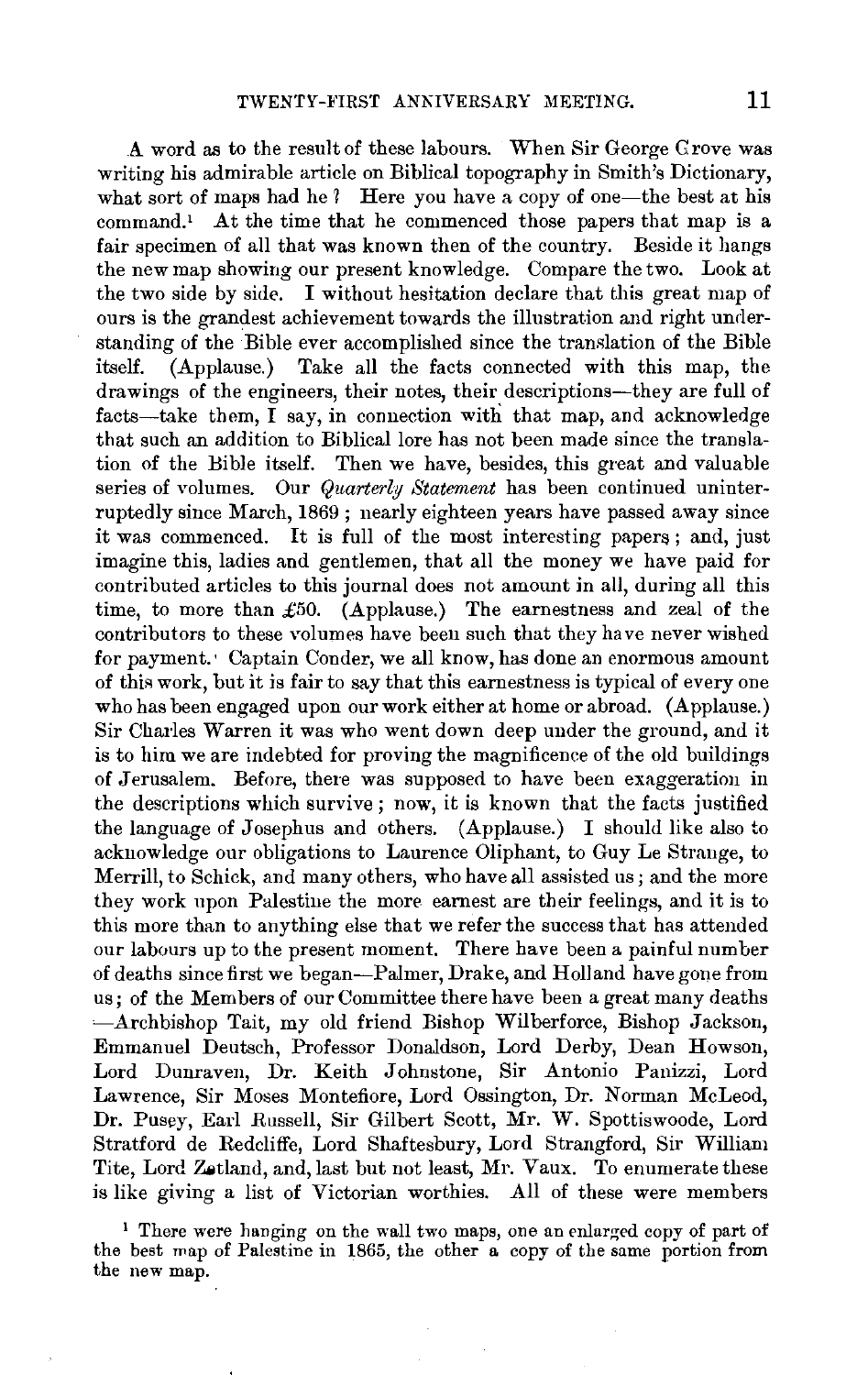of the General Committee, who did good work in their time. There are so many speakers, that I must *now* conclude. But before sitting down I should like to mention some of the works on Palestine which, though not ours, have been stimulated by our work, and have appeared since we began our labours :- Warren's "Underground Jerusalem," his "Temple of the Tomb;" Palmer's "Desert of the Exodus," Tristram's "Land of Moab," Ginsburg's" Moabite Stone," Burton's "Unexplored Syria," and his "Land of Median," Fergusson's "Temples of the Jews," Conder's "Handbook to the Bible," Besant and Palmer's "History of Jerusalem," Lady Burton's "Inner Life of Syria," Oliphant's "Land of Gilead," Merrill's "Eastern Palestine," Trumbull's "Kadesh Barnea," Conder's "Judas Maccabæus," Wright's "Empire of the Hittites," Drake's "Literary Memoirs," and the Transactions of the Society of Biblical Archreology. All these have appeared since this Society was founded twenty-one years ago.

Sir GEoRGE GRovE, who was received with applause, said : My Lord Archbishop, ladies and gentlemen,-It is with very strange and mixed feelings that one comes back to a subject which at one time was absolutely absorbing, but from which, owing to circumstances and the pressure of other occupations in a totally different sphere, I have been entirely cut off for many years : but, at the same time, it is most satisfactory to think that the work which one helped to start has been so well carried on, and has so thoroughly justified its existence. There are plenty here who will tell you what the Society is now doing, if indeed anything is wanted beyond the evidence of that remarkable map. I can only say a few words about the past and the origin of the Society. Of course the Fund is a part of the great movement for the investigation of the East and the Bible which came into prominence thirty or forty years ago, and of which Stanley's " Sinai and Palestine," and Fergnssou's works on "Indian Architecture," were principal features, and which is now being extended by the Egyptian Exploration Fund, to which I heartily wish success. But if the Society can be said to have had an actual origin or seed, I think I may name a remark of the late Mr. Fergusson to me during the construction of the Assyrian House at the Crystal Palace in 1853. He lamented that there was no complete concordance of the proper names of the Bible-Old Testament, Apocrypha, and New Testament. This was enough to lead to the production of a complete manuscript concordance, which again proved of most material service in the preparation of Dr. W. Smith's "Dictionary of the Bible," itself a remarkable monument of the movement ; and it certainly was the discovery of the vague and casual state of our knowledge of the country by those who had most to do with that Dictionary that caused the actual formation of the Fund. The rest is *litera scripta.* If, however, any evidence is wanting as to the wide influence of the Fund, I venture to point to the remarkable book which has recently appeared-the "Log of the Bacchante." The Palestine section of that Log would be remark, able anywhere, and from any hands, however learned. I ask any mie here present if I am not right in saying that it could not have been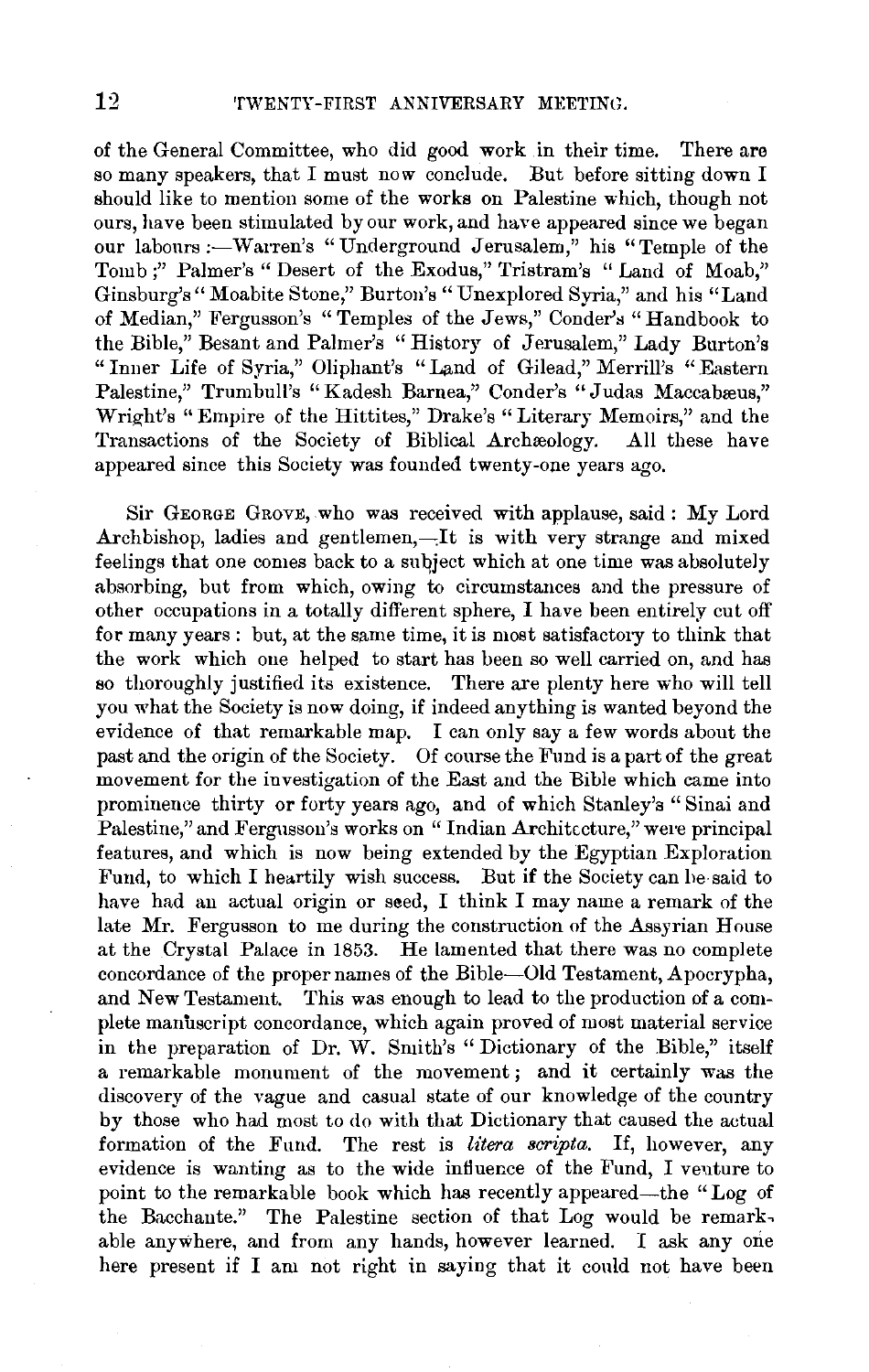produced fifty years ago 1 Jemsalem would not then (as Napoleon said) have come within the base of operations of the travellers, and it is certain that the places visited could not have been viewed by non-professional (clerical) persons with the knowledge and sentiments with which they are described in the Log, and which now appear as natural as they are just and accurate.

When one looks at the list of the promoters of the Fund who took part in the first meeting this day twenty years ago, it is mournful to see what gaps death has made in it—Archbishop Tait, so wise and cautious, and at the same time so cheering; Dr. Pusey, speaking from his cell at Oxford with all the mysterious weight of a recluse, and at the same time in a most practical manner-for it was he who first used the popular word " Ordnance map" in reference to our researches ; George Williams and James Fergusson (if I may venture to put together two creatures more antagonistic than fire and' water, and whom yet this Society included within its arms), the stately Murchison, and the familiar Vaux. But there is one person more cheering, more practical and popular, more active, more fiery than all of us put together, who, whatever share he may have had in the actual mechanical formation of the Society, was more than any one else its real founder, since it was his knowledge, his enthusiasm, his sympathy, his wisdom that inspired us all. I need not say that I allude to Arthur Stanley. My Lord Archbishop, it is now five long years almost to a month since he was removed from us, and yet I cannot get accustomed to the idea of his death. Not a day passes that I do not find it more impossible to forget that the liberal section of the Church of England has lost its chivalrous leader and champion, and that I have lost the most affectionate, sympathising, indulgent friend that any man ever possessed; nor can I cease to regret that my work at the Royal College of Music prevents my endeavouring to write his biography. What he committed to me has passed into perfectly able and trustworthy hands; but still they are not my hands, and my friend is thus still farther removed from me.

> " Known and unknown, human, divine ; Sweet human hand and lips and eye; Dear heavenly friend who cannot die, Mine, mine for ever, ever mine."

It is a relief to turn away from those we have lost, and look at those who still remain : at you, my Lord Arch bishop, always glad to counsel and help; at our venerable Chairman, Mr. Glaisher; at Wilson, always a tower of strength, and Warren, of whom in his new capacity it is impossible not to feel a little afraid ; and Conder, and Hayter Lewis, and last, but not least, our indefatigable Secretary ; and here (as everything has its humorous side) I may just allude to the fact which Stanley would have so enjoyed, that while the first Secretary of the Fund was the chief officer of the Crystal Palace at Sydenham, the present one is the most popular novelist of the day. \*

And now, ladies and gentlemen, before I sit down, allow me as a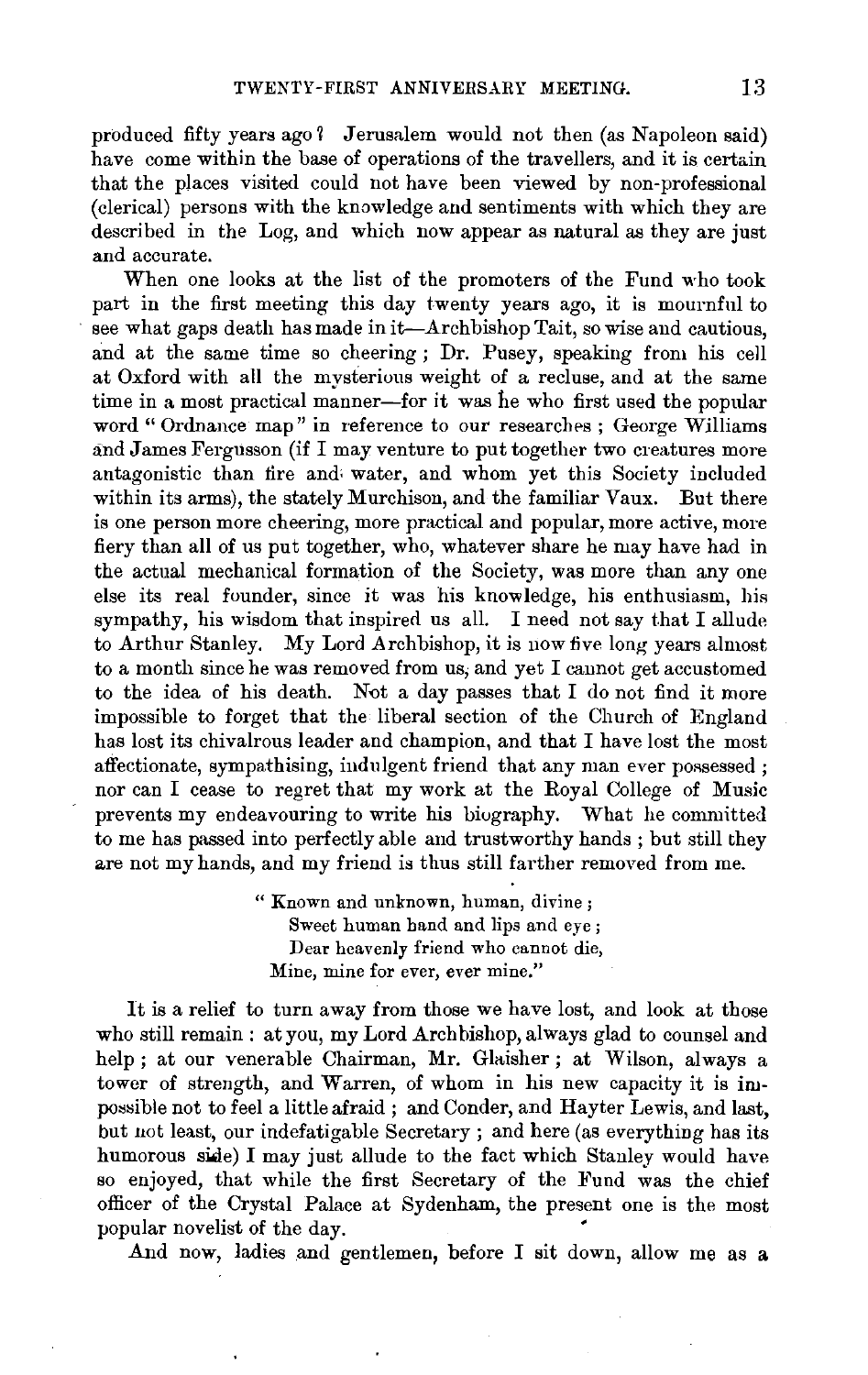layman to say one or two words in conclusion on the purpose of the work in which we are all engaged, and which so far has progressed so satisfactorily. What is it all for ? It is all for the investigation of the greatest document which the world contains. In no country is the Bible more valued than in England. No doubt by some it is inaccurately valued, with a reverence that partakes of the nature of superstition, and truly there is much in the Bible to excuse such an affectionate mistake. But though the Bible has many a charm in it, it is much more than a charm. It is the oldest, the most reasonable, the most delightful document in existence ; but whatever was its origin, it exists under the same conditions as other books, and by the aid of such researches as ours and by the criticism so constantly and remorsely applied to it--and which is more welcome the more severe it is-all the inaccurate notions about it are being gradually stript off, and it is proving itself to be not a *caput mortuum,* but to be more and more living, more consistent, more human and divine, and will every day get more real hold on men, and prove itself the best, truest, and noblest book in the world.

Sir CHARLES WILSON, K.C.B., who was next called upon to speak, was received with applause. He said : My Lord Archbishop, ladies and gentlemen,--Before saying a few words on the subject allotted to me, I will, with your permission, mention a name which I am sure has been unintentionally omitted. It is that of Dr. Chaplin. (Applause.) It was Dr. Chaplin who, by his unremitting kindness and thoughtful care, rendered the survey of Palestine possible, for he not only tended us, the explorers of Palestine, when we were ill, and gave us the best advice in all sanitary matters, but he unreservedly placed his great knowledge of the country and of the people at our disposal. Dr. Chaplin has not only done this, but he has communicated several important papers to the *Quarterly Statement*, and has always done his utmost to further the objects of the Fund. I should like also to say a word of a brother officer of mine. Lieutenant Mantell, R.E. (applause), who accompanied Captain Conder in his last expedition to the east of Jordan; he is now serving with the Egyptian army, and promises in a few years to become one of the best Arabic scholars in this country. His progress in Arabic has been very rapid; only last year, whilst he was being examined by some of the learned Sheikhs of the El Azhar Mosque, a question arose on some obscure point of Arabic grammar. Lieutenant Mantell maintained his point ; the examination was adjourned, and when the Sheikhs reassembled they were obliged to confess they had found their equal, if not their master, in the young Engineer officer. (Laughter.) Then again there is the distinguished geologist, Professor Hull, F.R.S. (applause), who returned not very long ago from his expedition to the Arabah and the Dead Sea, and who has since given us an authoritative opinion on the origin of the Dead Sea basin, and the geological features of the country.

My special duty, however, is to point out to you the great impetus that has been given to Palestine research in this and other countries by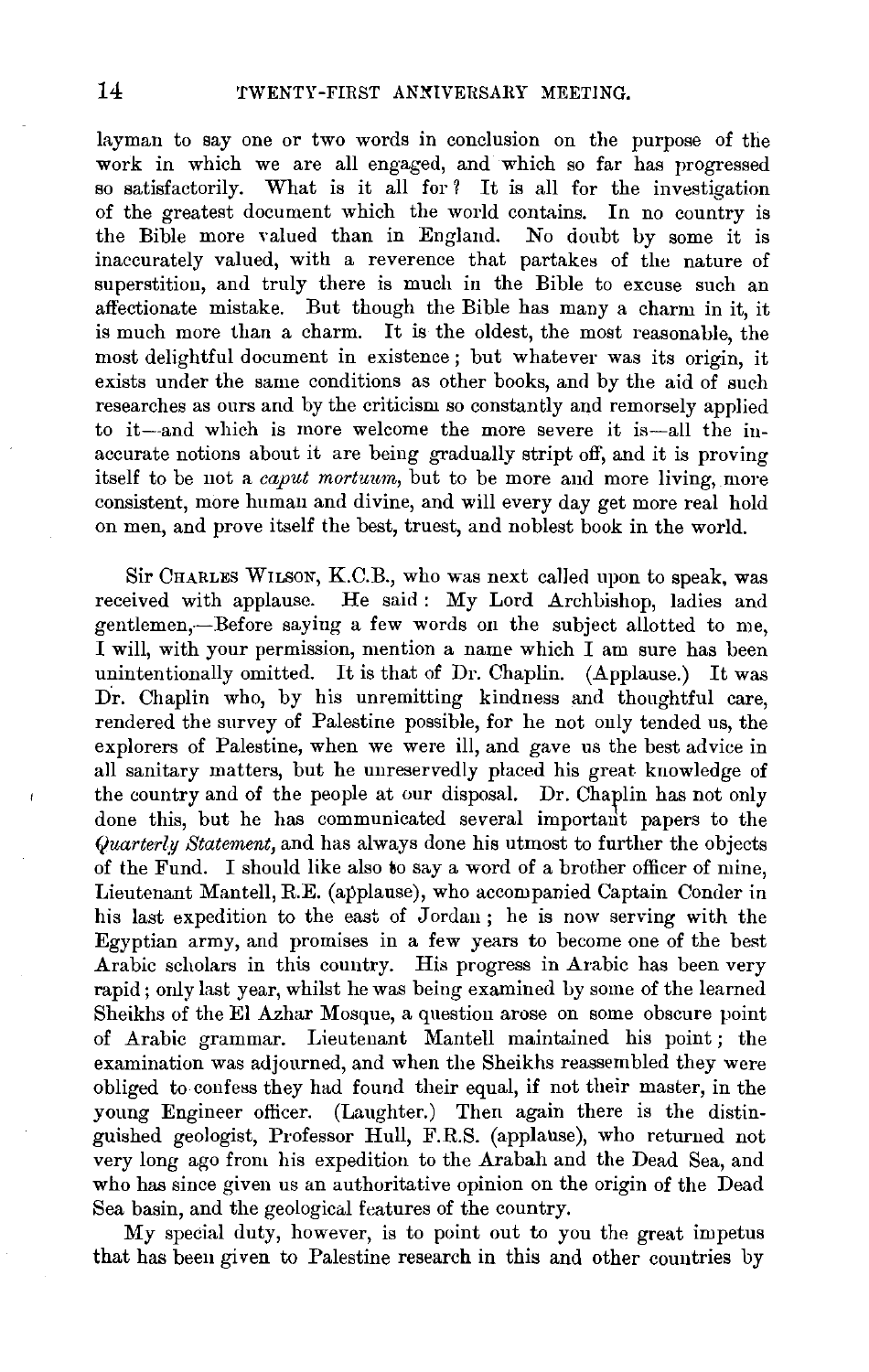the formation of the Fund. The first result was the Ordnance Survey of Sinai, which was made during the winter of 1868-9, and settled the rival claims of Jebel Musa and Jebel Serbal to be considered Mount Sinai in favour of the former. In 1870 the French sent out *two* staff officers, Messrs. Mieulet and Derrien, to construct a map of Palestine ; they did a good deal of work in Galilee, but were recalled to France on the outbreak of the war with Germany. Next in order is the American "Palestine Exploration Society," which was constituted at a meeting held in New York in October, 1870; the Society soon got to work east of Jordan, and the survey made by Lieutenant Steever, Topographical Engineers, is quite equal in accuracy to our own; but, unfortunately, it was only of a very small district. The Society did other good work, and one of their explorers, Dr. Selah Merrill, has published valuable works on the country east of Jordan and Galilee in the time of Christ. To our great regret the active field work of the American Society came to an end, and it has thus fallen to the lot of the English Fund to complete the survey of the trans-Jordanic countries. Another Society, resulting almost directly from the establishment of the Fund, is the Society of Biblical Archaeology, which came into existence in December, 1870. Your present Treasurer, Mr. Waiter Morrison, is now the President of the Society, and he and I have been members of it from the commencement. The action of this Society led also, indirectly, to the expedition of the late Mr. George Smith, which obtained such important results in the valleys of the Euphrates and Tigris; and I may perhaps mention that much attention has been paid by the Society to Hittite inscriptions. Public interest in these inscriptions was first aroused by the action of the Palestine Exploration Fund, which eventually resulted in the transmission to this country of casts of the celebrated "Hamath stones," obtained by the tact and prompt action of the Rev. W. Wright, D. D. Further exploration and investigation has, I need hardly remind you, shown us that the Hittites were a powerful people, whose influence extended at one time over Syria, Palestine, and Asia Minor. Next in order is the German Palestine Society, which held its first meeting in 1870, and commenced publishing its annual Journal in 1871. The Journal contains admirable critical papers on all matters relating to Palestine, and the Society has also carried out important excavations at Jerusalem, of which Dr. Guthe, who conducted them, has published an interesting account. There is also the Russian Palestine Society, founded some two years ago, and I think it is pleasant to feel that the most cordial relations exist, and have always existed, between our *own* Fund and the various kindred Societies which have been formed in foreign countries as well as in England. Another Society is the "Egypt Exploration Society" (applause), which has already done such good work by its excavations at Pithom, Zoan, Tahoanhes, and Naukratis. The impetus given to research has extended to Asia Minor, where ar American explorer has recently settled the vexed question of the site o Lystra by the discovery of an inscription bearing the name of the town. There is yet another Society with which I am closely connected--the Palestine Pilgrims' Text Society,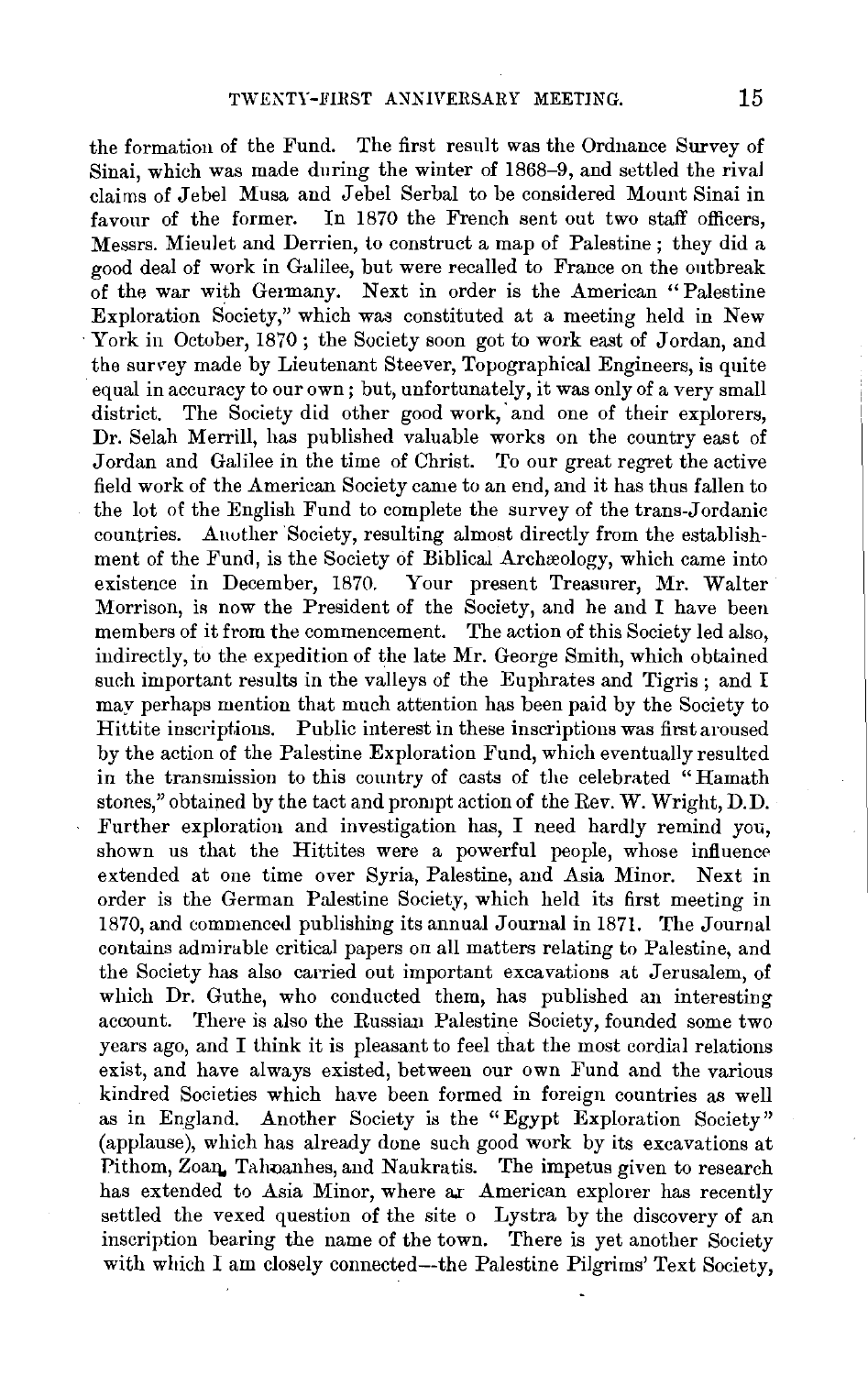which has been started with a view of supplying English readers with translations of the earliest records of visits to Palestine and Jerusalem during the Christian era.

I should like also to draw attention to the great change that has taken place in the condition of Palestine, and of the East generally, since the formation of the Fund. I well remember that in 1864, when I first went out to survey Jerusalem, people in England prophesied all kinds of disaster, and thought I was undertaking a useless journey. They considered it almost impossible for a Christian to survey a Moslem town. not under a Christian ruler, with that accuracy which characterises the Ordnance Survey plans of English ·towns ; and I recollect that the late Mr. Hepworth Dixon told me when I started, that if I went about by myself in the streets of Jerusalem, especially after dark, I should infallibly get my throat cut. (Laughter.) There were some black Dervishes in the Haram who were supposed to be very bloodthirsty and dangerous; but I am glad to say we left Jerusalem without having had a serious difficulty with any one, and the black Dervishes not only became our friends, but assisted us to measure their own sacred buildings. (Applause.) Then, again, as regards Palestine itself : when I first went up the country, the great plain of Esdraelon was periodically raided by Bedouin from the east of Jordan. The district was so disturbed that it was said that a man rarely reaped what he sowed on the great plain. This is all changed: the plain is now well cultivated, and in harvest time is a waving mass of grain. The whole country is much more settled; a new town has sprung up without the walls of Jerusalem, and each year Palestine is traversed by an increasing number of tourists; perhaps, however, what struck me most during a visit to the country in  $1882$  was the great increase in planting, and consequent extension of the vineyards and olive groves. (Applause.)

The exploration of Western Palestine is now,  $\tilde{I}$  think, passing into another phase. We have still to survey Eastern Palestine, but in the west we need the services of gentlemen who, like Mr. Laurence Oliphant, reside in the Holy Land, and are ready, on the spot, to note accidental discoveries. The plough, the spade, or an unusual fall of rain frequently bring to light ruins, inscriptions, tombs, and small articles of great value, which would be completely lost if not noted at the time, and Mr. Oliphant and others have recently collected much valuable information in this manner. (Applause.) I should like also to refer to the question of excavation. I am sorry to say that, except at Jerusalem, no extensive excavations have been carried out in Palestine. There are places, such as Capernaum, Jezreel, and Samaria, that cry aloud for excavation, and I wish that some of the wealthy men of England would follow Dr. Schliemann's example and devote some portion of their superfluous wealth to the exploration of these places. They would be amply repaid for their expenditure. (Applause.)

Captain CoNDER, who was next called upon, and was received with applause, said: My Lord Archbishop, ladies and gentlemen,  $-It$  seems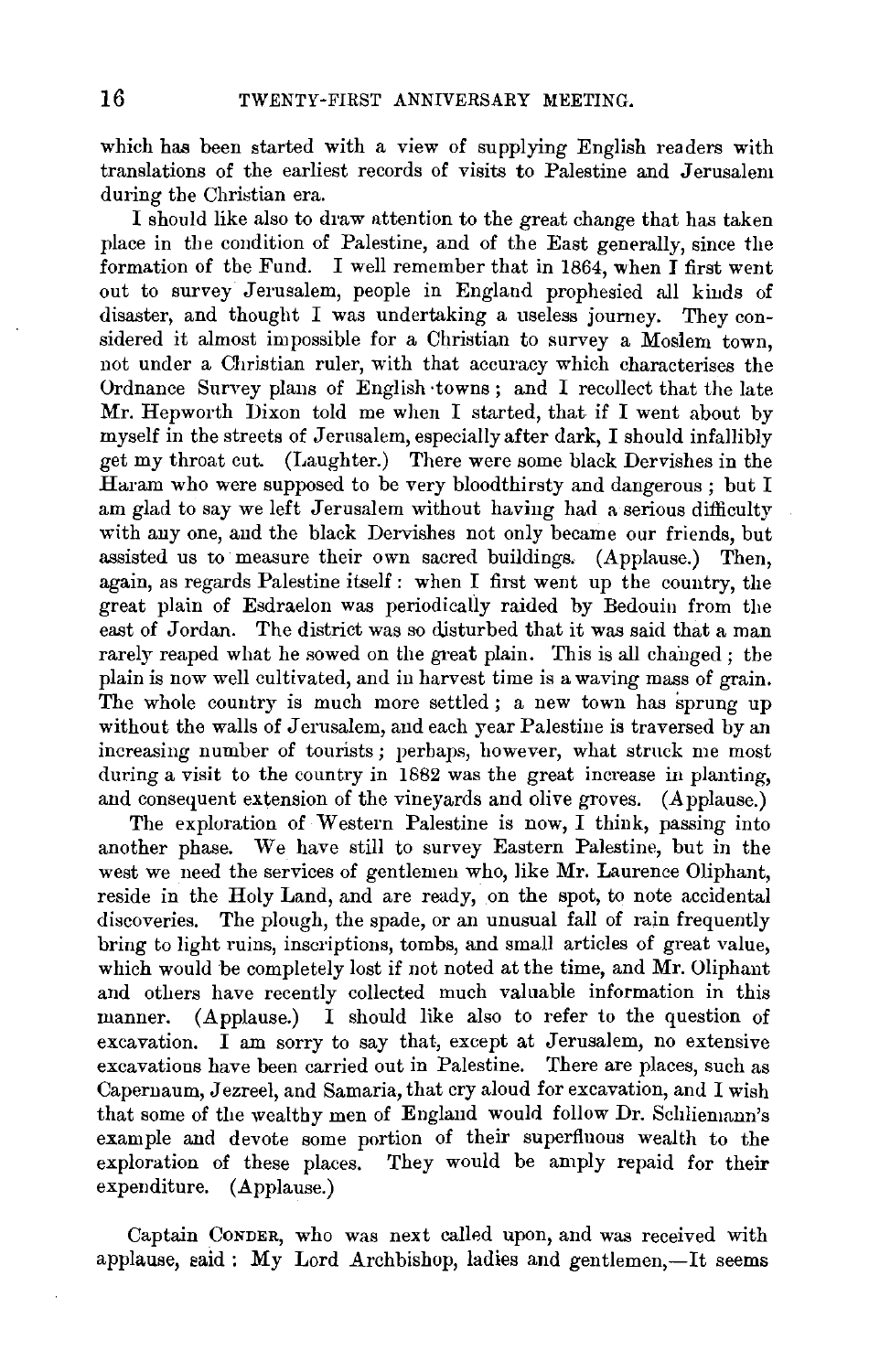very strange to me to think that this is the twenty-first anniversary of the Palestine Exploration Fund, and, still stranger, that for fifteen years I should have been connected with the Society. That time has been a time of good and honest work to every one connected with the Society, and although we have to lament the loss of many distinguished members of the Society who have died, we must not regard the Society as being in its old age, because it is only commencing a vigorous youth. I should like to call attention to-day to the three reasons why this Society has been a success, which cannot be denied. The first reason, of course, has been the stamp of men who have started the Society, and who have worked for the Society. The second reason, I think, has been what we have *not*  discovered, and the third has been what we have discovered. (Hear, hear.) The names of various distinguished members and workers for this Fund have been mentioned, and as they are mostly my seniors, it would be presumptuous on my part to say much about them ; but there are one or two to whom attention should be called. In the first instance Sir George Grove, whom we all regard as the father of the Society. (Applause.) It was my duty to investigate all that he has written on the subject ; and what we have to say to-day is that, although we have added considerably to the information that Sir George Grove collected, we have found very few instances where it is necessary to alter or correct his work. That which he told us was known, was known ; and what was not known we have, to a great extent, succeeded in discovering. With regard to Sir Charles Wilson and Sir Charles Warren, they possessed while in your employment the same abilities which have made their names known to all England at the present day (applause), and I have felt what an advantage it was to myself, personally, to be associated with men of that calibre. Mr. Glaisher I have to thank for steady encouragement when working for the Society. Mr. Morrison has been one of the most important members of the Society, and I have also to thank him for the assistance he gave to the execution of the survey ; for if it had not been for his guarantee at the back of the Society, our survey might several times have collapsed for want of funds. Mr. Waiter Besant, who has been my friend for many years (applause), is, I think, one of the greatest pieces of good fortune that the Fund has had. He has kept us together, and his good temper and patience and help have led to the publication of all the work which was done in the field. Dr. Chaplin has already been mentioned, and I am sure that no one connected with the Society owes more to him than I do. Of my two colleagues, Kitchener and Mantell, all I can say is I hope I may work with them again. I do not think a more hard-working and able member of the Society exists than Lieutenant Mantell. One among the officers of the Royal Engineers whom we have to regret is Major Anderson. It was due to him on many occasions that I was able to take the right course, and I felt his loss extremely. The youngest member of the Society, if I may take the liberty so to call him, is H.R.H. Prince Albert Victor of Wales. His book is now in your hands, and I can bear testimony to the way in which His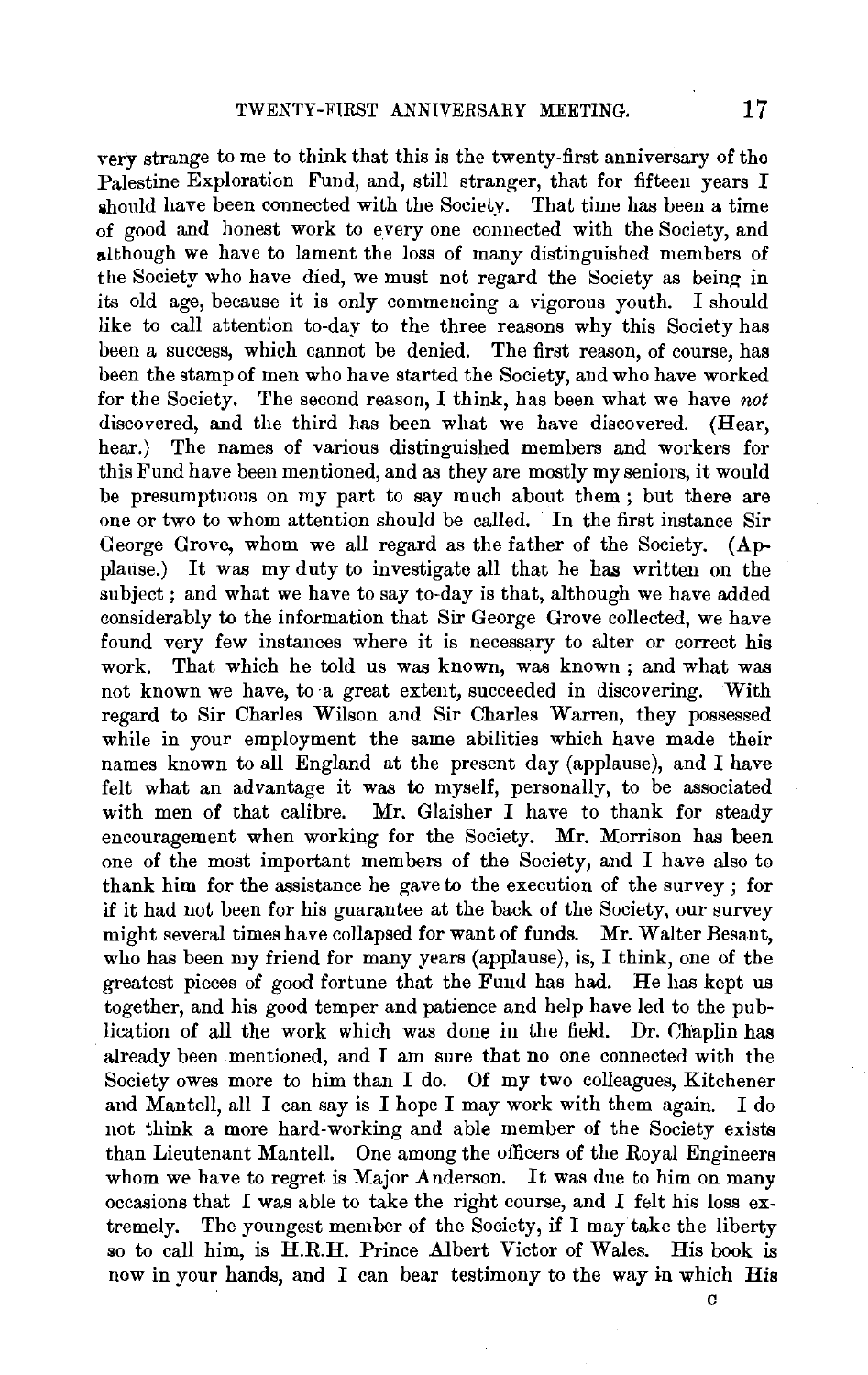Royal Highness worked up every night the experiences of the day, and to the general interest he showed in all subjects connected with Palestine. (Applause.) There are two other names connected with the Society--- $I$ mean Sergeant Black and Sergeant Armstrong. (Applause). We certainly ought not to forget them. First of all, the map you see on the wall is their handiwork. They drew the map and did the calculations, and the greater part of the manual labour of the work was theirs. But, in addition to that, they were not only my very good friends, but men on whose common-sense and hard-headedness and wisdom I felt I could always rely. (Applause.) You can hardly appreciate how the success or disaster of a party may depend upon a momentary expression of impatience on the part of one member of that party. If I had had men less cautious in dealing with the peasantry, and less prudent in pursuing their inquiries, I think we might have been brought into dangers which, for the time, would have put an end to our work. I select the names of Sergeant Blaek and Sergeant Armstrong of all who have been under me, because of the long time these two members of my party worked for the Society, and because at one time during my absence, and before my arrival in Palestine, they had, to a great extent, to settle for themselves what was best to do and how to do it, and did the work without any military assistance from a superior officer in a manner with which there was absolutely no fault to find. (Applause.) ·There is one word more in regard to the Society. The Society at the end of twenty-one years is a united Society. We include men of very different habits of thought, and our views have not always been the same ; but, at the same time, we all stand here to-day together and all equally anxious for the success of the Society, for the pushing on of the good work, and no difference of opinion has been allowed to interfere with the scientific work of this Society. Well, if you know what sometimes is unfortunately the fate of archæological science-the quarrels and jealousies that may arise-it is one of the greatest triumphs of the Society that we are all united at the present day. (Applause.) Our success has been due, as I have just said, to what we have not discovered. What I mean is, that we have never tried to humbug the British public; we have not brought home any Shapira manuscripts. We could have given you Solomon's seal and the coffin of Samson, but we have refrained from doing so (laughter), and it is to that we owe the confidence that is given to the Society in the present day. We have striven to do good and permanent work, and I think that any who come after us, though they may pick holes in it, though they may find that there are omissions and mistakes, and that there is something to add and something which is not of permanent value, they will not find that there is dishonesty in the work of the Society. (Applause.) All human work must be more or less imperfect—the best books by the most practised writers contain mistakes. The work of this Society, as far as I have been connected with it, has been work of which the object and aim was to ascertain the truth, and the work that has been done has been work which will stand the investigation of all who follow it, as being painstaking and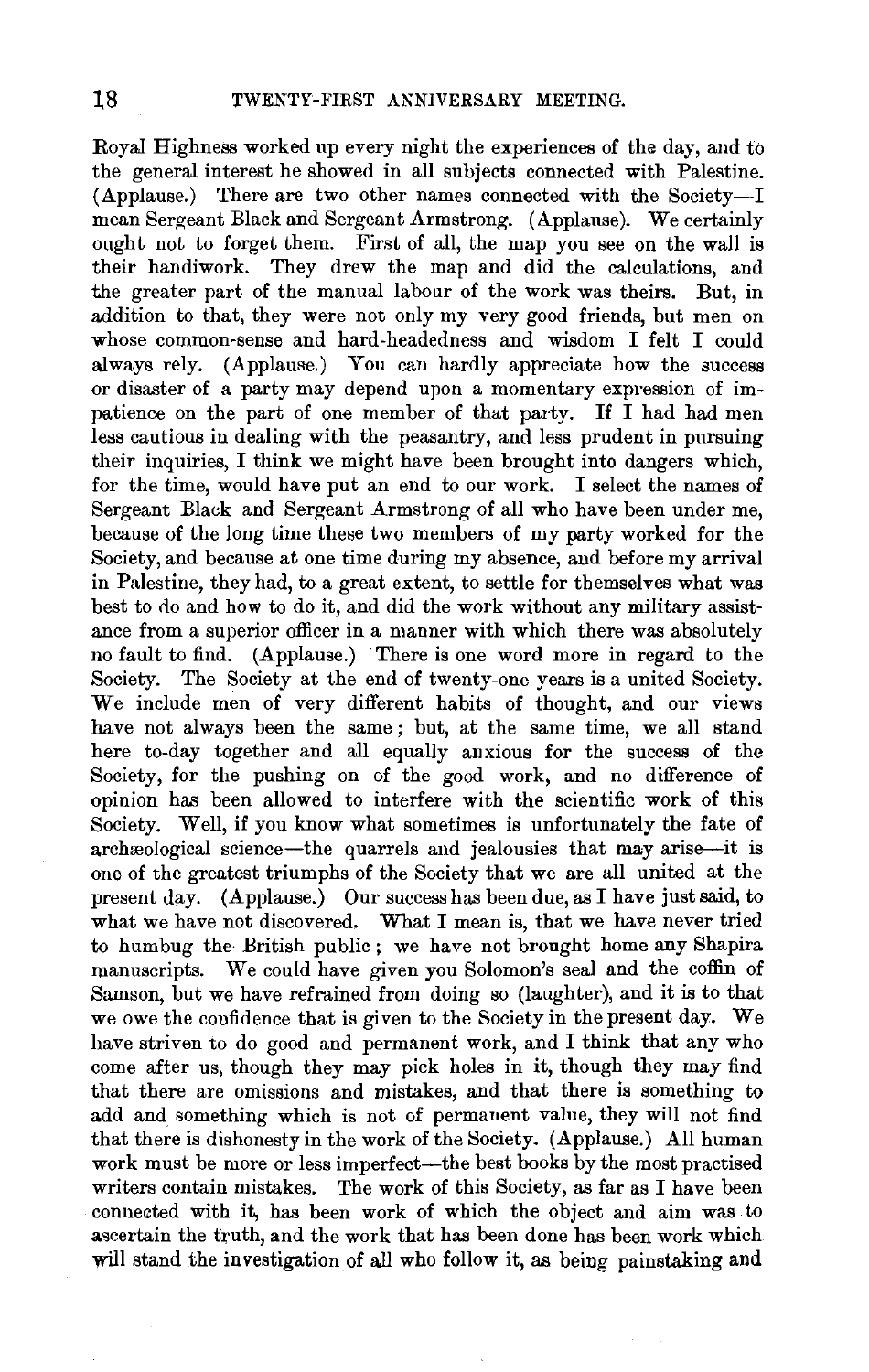thoroughly conscientious. (Applause.) The third reason of success has been the work we have done. We have done good work and plenty of it. It is work in accordance with the spirit of the age, and that is no doubt why the Society is a prosperous Society. The spirit of the age is one of inquiry into truth. We have endeavoured and still endeavour to supersede controversy by hard facts; and, after all, the work of the Society is part of yet greater work which has been going on during the past quarter of a century. Sir Charles Wilson caUed attention to the work going on in different countries. A very large amount of archaeological and antiquarian knowledge proper has come into existence. The work of the Biblical Archaeological Society has become indispensible to the preparation of all those connected with

the Palestine Society. It is extraordinary to see how our Society, as it goes on, instead of coming to the end of its work, finds more work to do. We began with geography and topography; but this is a small portion of what lies before us. It has been said that all the best discoveries seem to be made by accident. The Moabite Stone was found by a missionary, who sketched it, but had not time to copy the text ; the finding of the Siloam inscription was the result of a boy falling on his face in the water with a candle in his hand. But though these discoveries were in a sense accidental, it must not be forgotten that but for the education of the public in Palestine by the work of the Society these great finds might have attracted no attention, and might thus have been lost to the world. I should like to say one word more with regard to the Bible. There is no doubt that the Bible is at the bottom of the Society. If it was not for that, I do not think that the interest that is felt in the work of the Society would have any existence. If we were working in South America, or Canada, or in any country but that which is connected with the history of the Old and New Testament, the public would not take the same interest that they do in the Holy Land. (Applause.) There is of course a great difference between reading the Bible in English and reading it in Hebrew, but still a greater difference lies in having read the Bible after being in the country where the Bible was written. It seems to become a book of a different character, and it has often struck me that there is a coldness and a want of sympathy in the reality of the Bible as read by students who work in their closets and have not lived in the country where the Bible was written. (Applause.) I feel that the Bible is yet very often greatly misunderstood. There is a great deal to be learnt about it before we can be said to understand it, and in order to be in thorough sympathy with it, it is necessary that you should live in the East and live daily amongst the people for whom and by whom it was written. (Hear, hear.) That leads me to consider the work of the Society in the future. Our first object, I think, should be excavation in Jerusalem, with the object of discovering the second wall of the city. The second wall is a very old friend-or a very old enemy of ours, and it seemed for a very long time as if it was impossible to be found. So it was, too, with regard to the first wall, which was lying beneath the surface at a distance of some 5 or 10 feet, and only Sir Charles c 2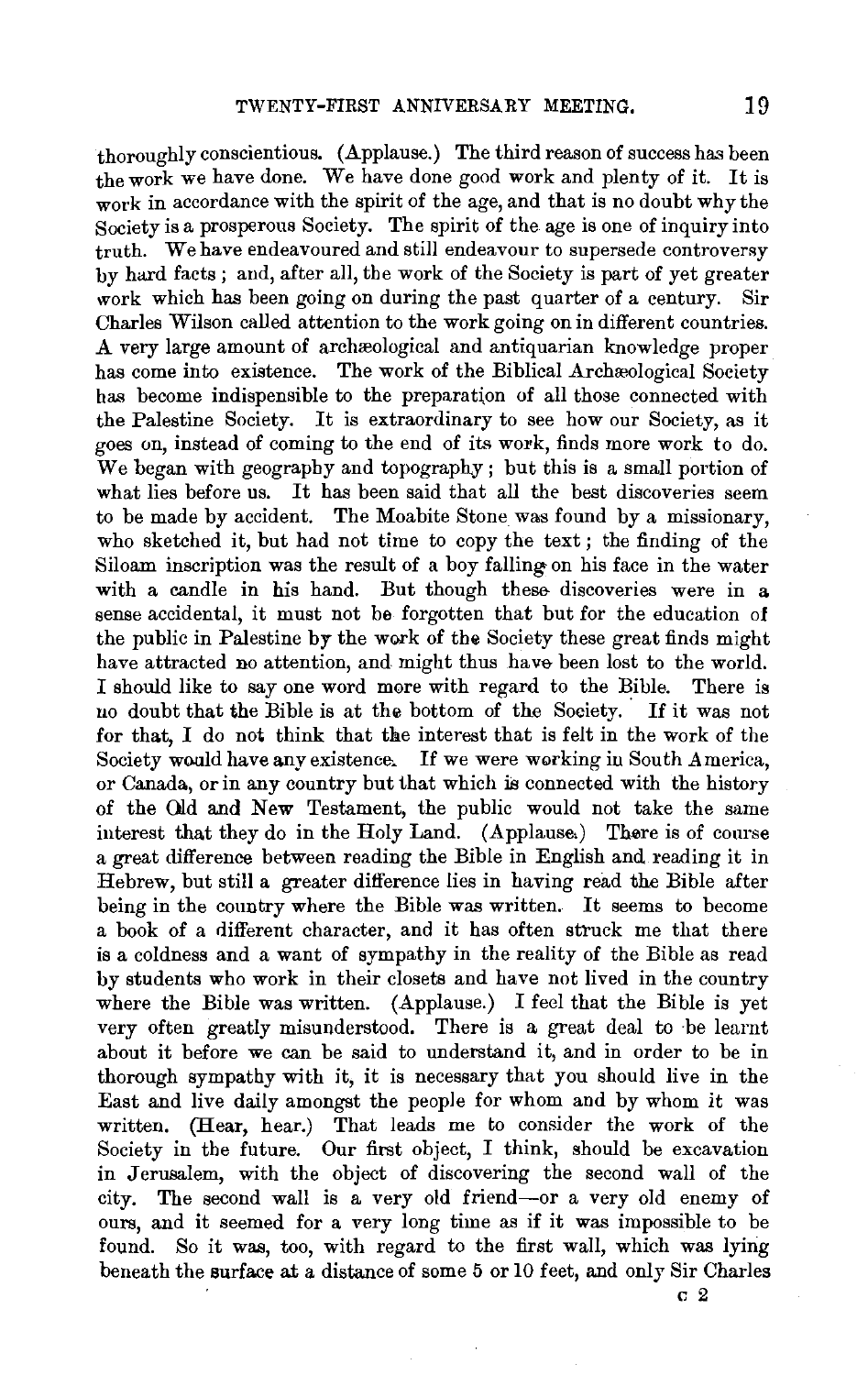Warren was persuaded that it was there. In the same way the second wall is there. It has been discovered in a position which agrees with the views of most writers who have written for the Fund. But it is only the south end of the wall that has been found ; and although I think enough is now known to lead to the conclusion that the traditional site of the Holy Sepulchre must be abandoned, and that we are free to accept the site without the walls which the Jewish tradition has indicated as the site of Calvary ; still, I think we should direct the works in such a way that, with comparatively small expense, the discovery could be followed up and definite and most important results obtained in confirmation of our views.  $(Applause.)$  But with regard to the understanding of the Bible, I think what we want to know now is, more about the inhabitants of the country. We have studied the subject for a long time-first, in a very fragmentary manner; but latterly we have found the method by which it should be studied, and we have now time on our hands and an opportunity which, I think, is exactly fitted for that style of work. I want to know everything about every race in the country. I want to know about their religious observances, their forms of speech, and the peculiarities of their dialects. I think we shall be able to prove that the peasant language of Syria is the language that the Jews used in the time of our Lord, and it is within the bounds of possibility that that will lead us to a better understanding of the language of the New Testament. I think we ought to be able to draw up a complete account which, at all events, would compare favourably with the wonderful account of Egyptian manners which Lane has left us. I am afraid I have spoken longer than I ought. (Applause.) There is only one thing I would like to ask you in conclusion. The third object we propose to spend money upon, is the publication of what we have got. I have left in the hands of the Society a piece of work which I believe to be by far the best piece of work which I have done for them. It is the survey of 500 square miles east of the Jordan, and contains diagrams, plans, pictures, and descriptions of a more interesting character, and, I think, more complete, and likely to be of more general value than anything contained in these volumes on the table before you. If any one will assist in the publication of that work, they will assist in the piece of work upon which I have most set my heart. (Applause.)

CANON TRISTRAM, D.D., was next called upon to address the meeting, and said : My Lord Archbishop,-When three or four and twenty years ago I was working as a somewhat clumsy journeyman under Sir George Grove on Smith's Dictionary of the Bible, he, whom I may call the sole and exclusive founder of the Palestine Exploration Fund, had only before him 262 names of places identified in Western Palestine, out of 622. As showing the contrast between what we knew then and what we know now, I may say that in Western Palestine alone there are now 434 identified names (applause), and there is hardly any ancient site west of the Jordan of importance, which cannot be now identified with more or less certainty. It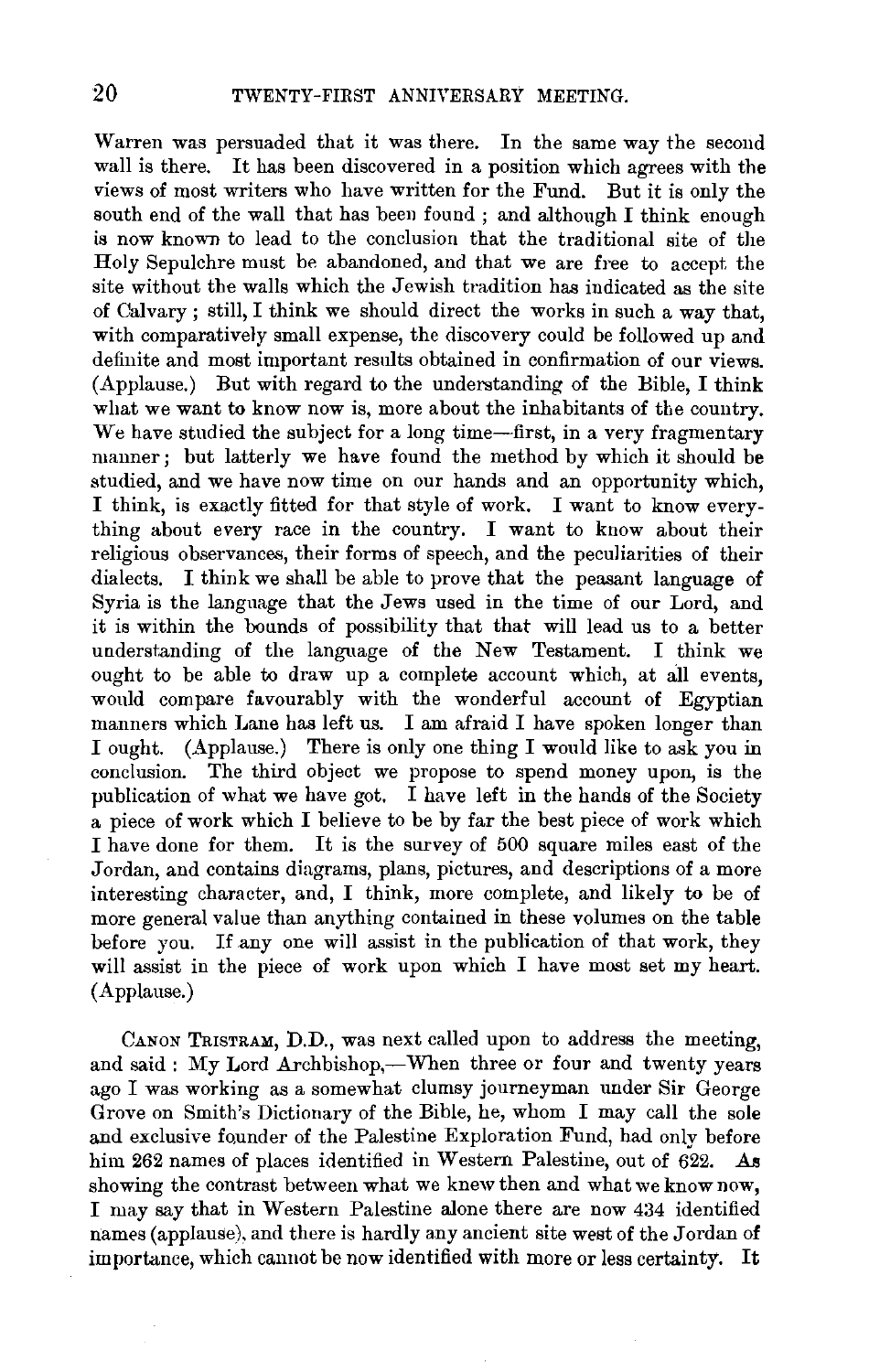may be said, Why could not this have been done by the volunteers who had written so much on Palestine ? But we who went out before and worked were unorganized-a few scouts, a few light-armed marauders making reconnoissances with a feeling that we were in an enemy's country, and one rider after another brought back reports as varying and contradictory as those which Sir Charles Wilson used to receive from the Arabs in the Soudan. No volunteers, however zealous, without the training of English Engineer officers, could possibly have accomplished the work which the Fund has done. It can only be done by men well trained to it, and backed up by such officers as they had. (Applause.) One thing that attracted my attention was the absolute ignorance of the flora and fauna of Galilee. Every one said, "Oh, you may take it for granted that it will be the same as in the other neighbouring countries!" I sent to all the principal museums in Europe, but there was not a single specimen of the fishes of the Jordan or Lake of Galilee to be found in Europe or America. Now the Palestine Exploration Fund has published a catalogue which could not have been published by any private individual. It would have been too extensive a work for any one to have undertaken. In that we have of mammalia 113 species, of birds 348 species, of reptiles 91 species found in the country. We have a catalogue of 3,040 indigenous plants in the Holy Land, and, most remarkable of all, in the river system of the Sea of Galilee and the Jordan 43 peculiar species of fishes where only one was known before-all belonging to genera peculiar to the central lakes of Africa, and which have no connection with the fresh water fishes of Europe or Asia. Dr. Lortet has published a sumptuous volume on the fishes of the Sea of Galilee and the Jordan, and Monsieur Lacard has published another volume on the fresh water molluscs of the same region. It may be said, What bearing have these little matters upon the subject of Biblical illustration  $\ell$ Well, sometimes a very little thing will throw light. For instance, take those two catalogues of the clean and unclean animals in the books of Leviticus and Deuteronomy. There are eleven in Deuteronomy which do not occur in Leviticus, and those are nearly all animals and birds which are not found in Egypt or the Holy Land, but which were numerous in the Arabian desert. They are not named in Leviticus a few weeks after the departure from Egypt; but after the people were thirty-nine years in the desert they are named -a strong proof that the list in Deuteronomy was written at the end of the journey, and the list in Leviticus at the beginning. It fixes the writin'g of that catalogue to one time and period only : namely, that when the children of Israel were familiar with the fauna and flora of the desert. I hope we shall be able, through your help, to carry on this work, and I appeal, on behalf of Mr. Besant, that you will really give him plenty to do, because I have noticed the more he has to do for the Fund the more story books he brings out for the public. (Applause.)

Mr. JOHN MACGREGOR, who was received with applause, said: Your Grace, I have a short story to tell, but a true one, about something in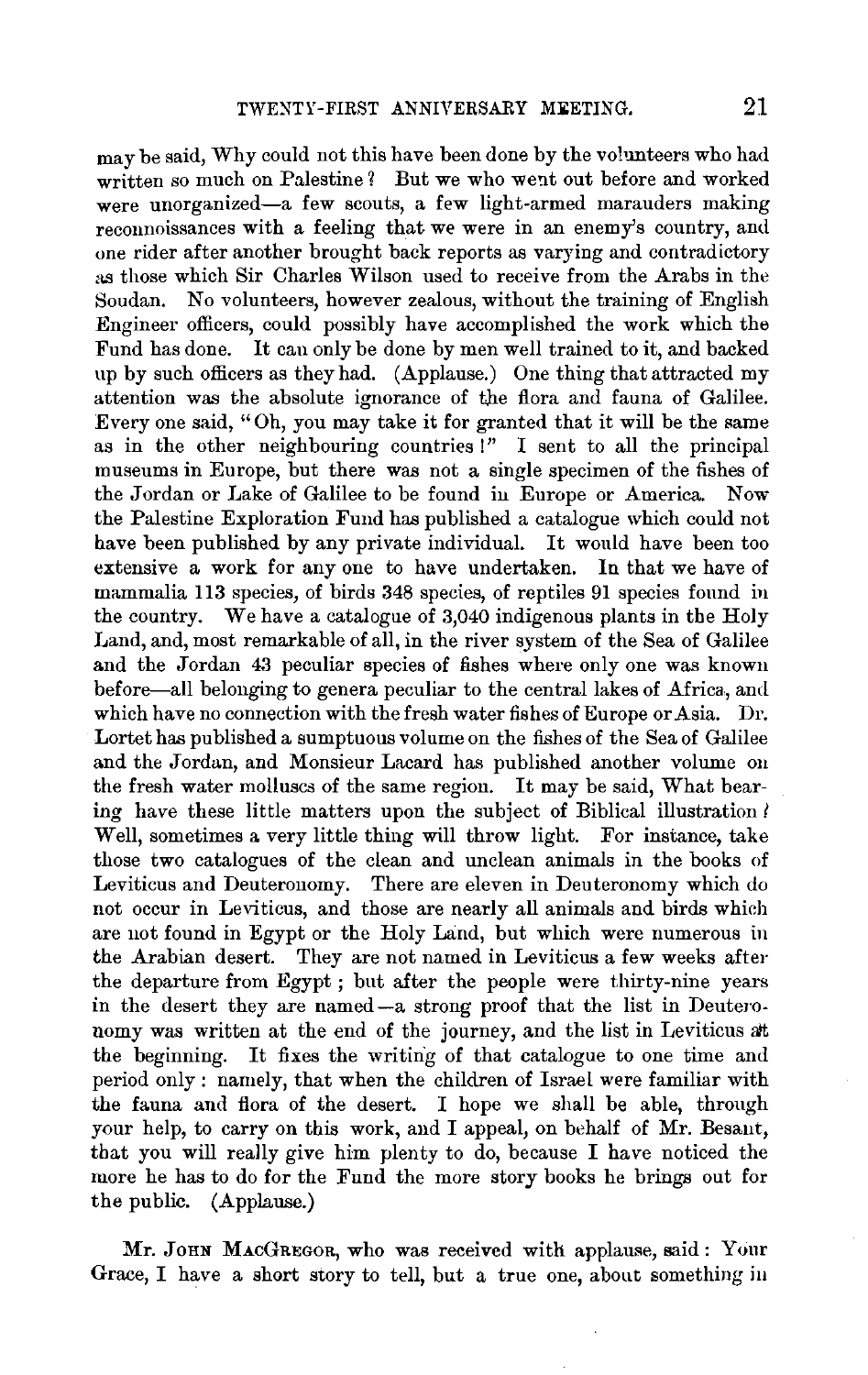the bottle which I hold in my hand. By referring to the picture on the outside of every one of our *Quarterly Statements,* you see the part of Jerusalem which is above ground. You see the great shaft which was wrought down 80 feet deep from the upper ground. That took place when I was there. My good friend Sir Charles Warren and myself were there for a long time, and the one thing that I want to speak of was what we saw down there at that time, and I feel it right to speak of it because he is not here to-day himself. Burrowing down under a place like Jerusalem is very difficult indeed. In the first place, it is a series of ruins, and you have to get down in a most extraordinary cork-screw fashion. And when you have got down about 6 feet, the sides fall in, so you must keep them up with great pieces of wood ; but wood is the very thing that is most expensive in Jerusalem. When you have got down about 20 feet all these beams take away the light, and at last, when you get down 40 or 50 feet, it becomes very hot. And then stones came down clap on the back of our heads. We all had very hard heads. (Laughter.) At last we came down about 80 feet, and then we saw what we desired, and that was the foundation of the corner-stone of the city. Remember there is the saying of Christ-" And Jesus went out and departed from the Temple, and His disciples came to Him for to show Him the buildings of the Temple ; and Jesus said unto them, See ye not all these things? Verily I say unto you, there shall not be left here one stone upon another that shall not be thrown down." (Matt. xxiv, 1, 2.) But that did not apply to those stones which had never been seen by the disciples, and we knew then that the words of Christ were so accurate-they were stones that had never been turned up. Therefore we came to the place been interred since they have been intered they have here they have have they have been interred since the age of Titus, and at last we came to the rock. came to the rock. It was a happy day for me when I saw that a second time by myself. I went down and was at the bottom, and there was the rock, and there was the first stone of the corner, and, without intending it, I had a large hook knife in my pocket, and somehow something came into my hand, and that I saw was like a very great tooth. I put it into my pocket and showed it to Sir Charles Warren, but no one could make out what it was until we came back to England, and so we went to the best authority in the world. I said, " I think it is a sheep's tooth or a camel's tooth;" and Professor Owen, in that funny way he has, said, "Where did you get it *1"* I said, "I won't tell you that. I want to know what it is first *1"* He said, "Oh, it is an ox's tooth. Where did you get it *1"* I told him. He said, "In those days, and perhaps, indeed, in the present day, when they were beginning a new and important building an ox was sacrificed, and the blood was put upon the living rock." And here is<br>that piece. It is surely worth while that you should see it. (Applause.) that piece. It is surely worth while that you should see it. (Applause.) I noticed that the red marks upon the stone left their place. They were strange in shape, and when we had got this shaft open they began to fade, so I went and took a quantity of pink and made pink marks, and then carried them down and compared them with the different ones. Afterwards when I went to Baalbec I found the same red was there, and when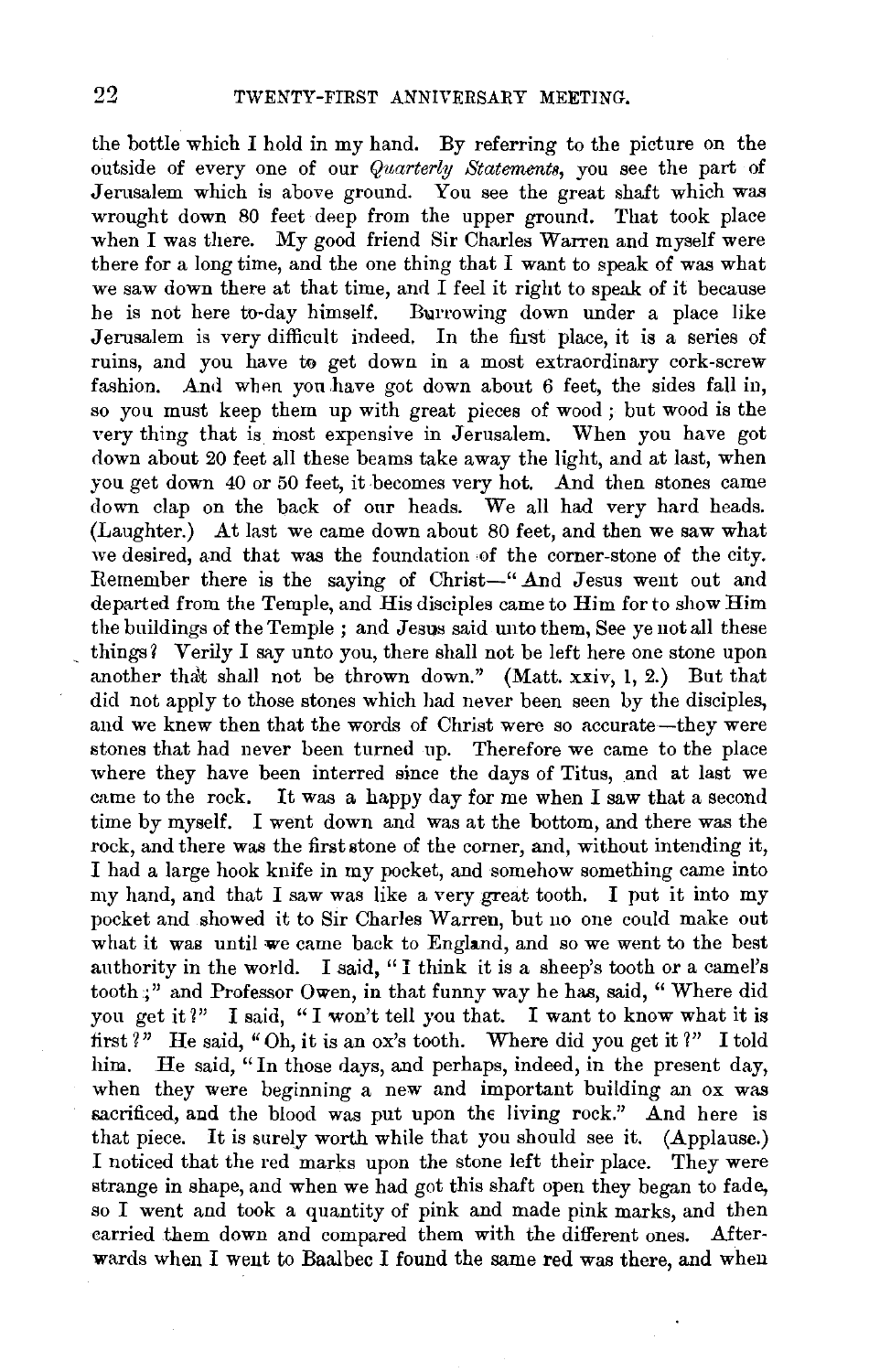I went down a few days afterwards the whole of the red had escaped. W<sub>e</sub> have had reserved for us many of these things, which, in a little time, might have been entirely thrown away and misused, but which are now under the strong patronage of the public and people at the head of affairs, and of such men as you see round you and who have spoken to you. (Applause.)

Professor HAYTER LEWIS was then called upon to speak. He said : My Lord Archbishop, ladies and gentlemen, Owing to my having paid a recent visit, a second time, to Jerusalem, I have been asked to say a few words as to the finding of the second wall, but I should like, first, to add a few words to what has been said by Canon Tristram as to the catalogue of the mammalia, fauna, and flora of Palestine. One point he entirely forgot to mention-that these discoveries and catalogue were made by himself, and they were published in one of our most interesting volumes. With respect to the second wall, I should wish you distinctly to understand that I do not claim in the slightest degree any merit in the discovery, which was made by Dr. Selah Merrill and Mr. Schick, the German architect. Both of them live in Jerusalem, and from time to time communicate with us upon our work. They are most excellent friends, but no doubt would not have given the close attention to the work which they have done had it not been for their connection with the Palestine Exploration Fund. We may look upon the work we do as we would upon a museum in a country town. Constantly you get curious things turned up, and if there be no ready receptacle for these, the chances are they are taken to some private house and gradually get lost. The result is we lose a great deal which we would not if there were a receptacle for such finds. The records of this Fund provide against such a case as that. Without it the discovery of the wall might have been brought before the public in some way or another, but as likely as not, there being no actual receptacle for such a discovery, this and others would be altogether lost. With respect to this wall it sounds, no doubt, a very slight thing to say that we have found a piece of an old wall; but I need scarcely here mention that the second wall involves to us Biblical scholars a very serious matter indeed, and it is this-whether the Church of the Holy Sepulchre covers the actual tomb of our Lord, or whether the place we have reverenced as being the actual cave in which our Lord was buried was only a myth. You all know perfectly the account in the Bible that Calvary and the entombment were nigh to the city, but clearly outside the walls. If, therefore, the second wall include the Church of the Holy Sepulchre there is no question that the site is not the true one. If, however, we find that the wall turns, and that the tomb was outside the city, we see that the tradition may be true, and we may still continue to reverence the site as we have done for hundreds of years. Round Jerusalem there are three walls, and there is a fourth round the Temple area. I have made a rough drawing, which will partly explain perhaps what I am about to say. [Professor Lewis here exhibited it.) The tinted part is the modern Jerusalem-the Jerusalem within the present walls. To the east-to your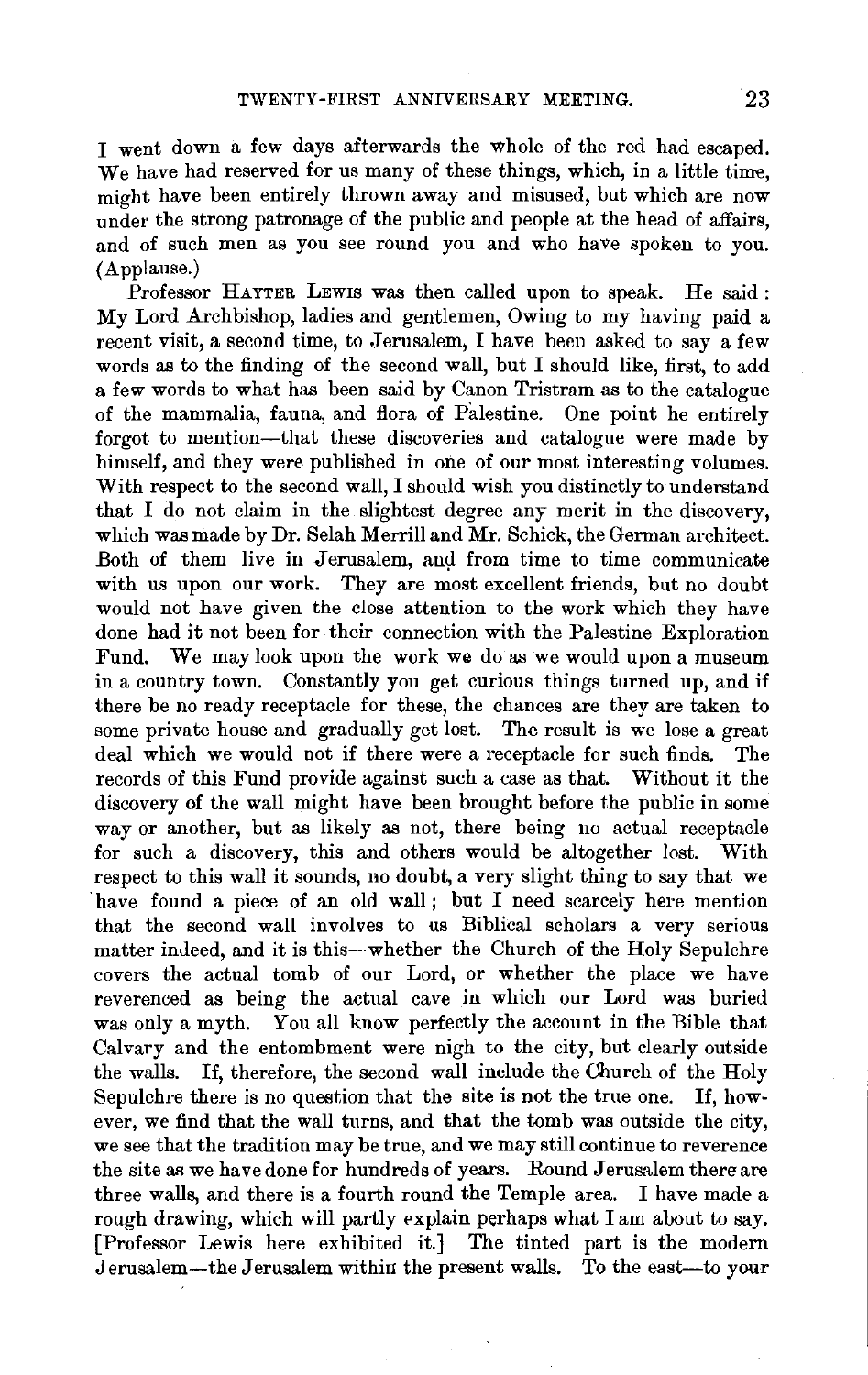right-is the Temple area-the noble  $T$  the place  $\frac{1}{2}$  $n_{\text{L}}$  is the Temple area—the noble Sanctuary—that is to say, the place on which undoubtedly the Temple of the Jews (Temple of Solomon, the Temple of Herod) was placed. It is this part, which I have marked here rather darker, on which it is supposed the Temple was placed. In regard of this and the question as to the site of the Holy Sepulchre. I venture, on behalf of the Society, to pay a tribute of respect to the memory of Mr. Fergusson, who was one of our most zealous Biblical scholars. He devoted an immense amount of energy and literary research to the subject, and although many of us, myself amongst the number, disagree with his theories, yet we must all of us bear witness to the great learning, the great skill, and the great earnestness with which Mr. Fergusson pursued his work.  $A$ s I have said above, there were the three walls to the City. The first to the city. The first to the city. The first to the first to the city. The first to the first to the city. The first to the city. The first to the

As I have said above, there were three walls to the City. The hrst wall was built by Solomon and was finished by Herod. The third wall does not concern us; it was after the time of our Lord. The second wall, which concerns us now, stood in the time of our Lord, and, therefore, whatever we find about it relates to the particular period of His life. The first enclosed the south and east part of Jerusalem, and, with respect to that, the difference of opinion as to its course is very great. You see by the plan how different the theories are, and all by men whose opinion you would take as from persons who are truly capable of giving it. Yet you see how great the differences are, and how utterly at sea we were when we began to work at Jerusalem, upon any point which an ordinary student would expect to be known. We have, with respect to the course of the second wall, a description of Josephus which gives some clue to it. He says: "The second wall took its beginning from that gate which they called 'Gennath,' which belonged to the first wall; it only encompassed the northern quarter of the city, and reached as far as the tower Antonia." Further, Josephus says: "The first fortification was lowered, and the second was not joined to it, the builders neglecting. to build the wall strong where the new city was not much inhabited." The exact site of the tower of Antonia is disputed, but there is no dispute about its general position. The newly-discovered wall is a little to the west of Gennath, where Colonel Warren and Dr. Williams and Dr. Robinson and Captain Conder all placed it. When you talk of a wall, it is not such a wall as we are accustomed to in England. It is from 8 to 10 feet thick, built of stones 6 or 8 feet long, and it has been found to the length of about 120 feet. It is almost certain that it is a portion of the second wall. It is likewise certain that the outside of the wall was to the west-that is to say, to the outside of the City; for this reason, that its external face was worked in a particular kind of way. a way found very rarely except in Palestine, showing that the outside was to the west. What we want to find out  $n \omega w$  is which direction beyond the 120 feet it takes. Upon that we are, at present, in doubt. The the 120 feet it takes. Upon that we are, at present, in doubt. importance of it is that upon that direction turns the question whether the Church of the Holy Sepulchre was outside the wall or not. Unfortunately, it leaves off just in the place at which, according to one theory,